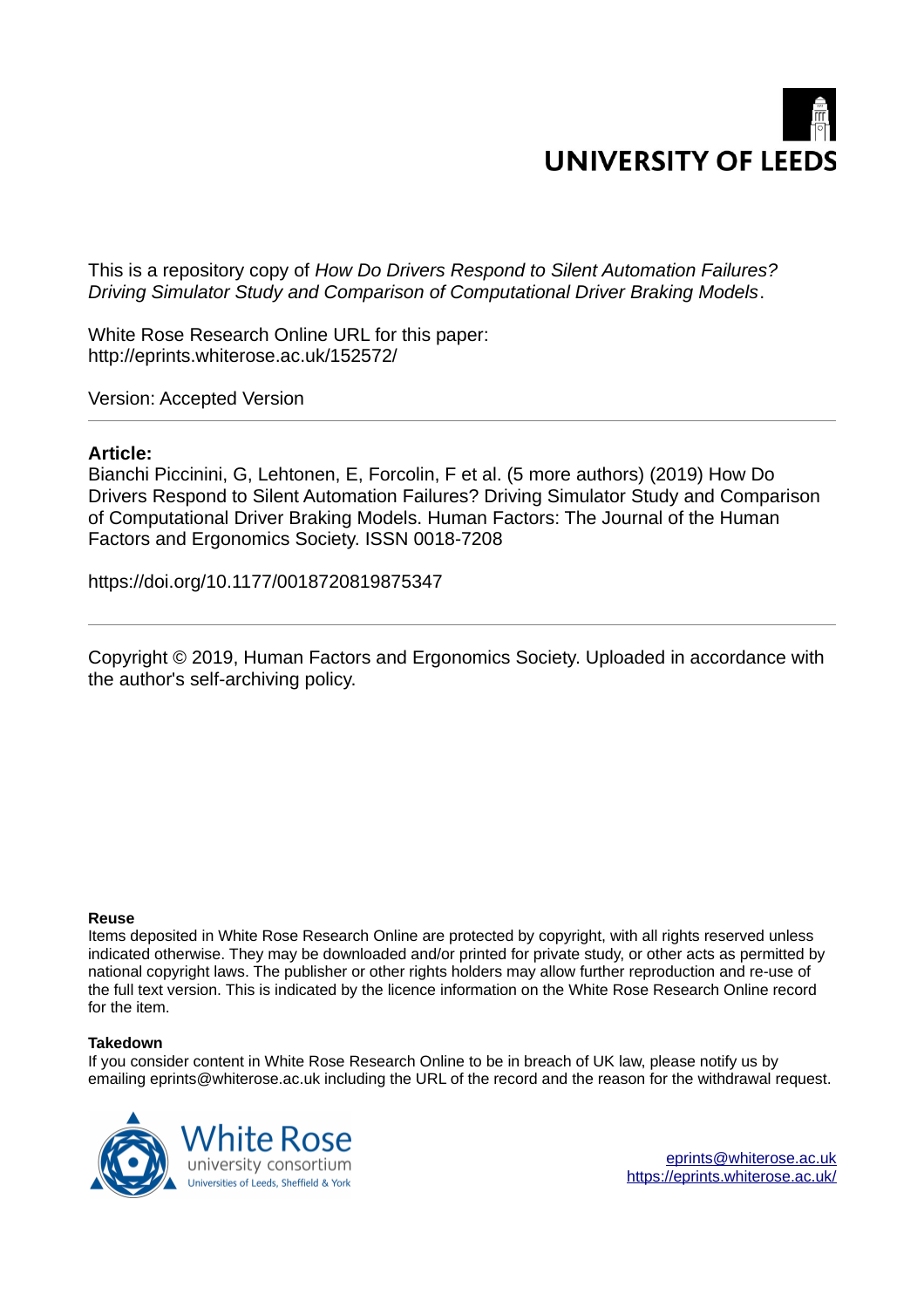# How do drivers respond to silent automation failures? Driving simulator study and comparison of computational driver braking models

Giulio Bianchi Piccinini<sup>1\*</sup>, Esko Lehtonen<sup>1</sup>, Fabio Forcolin<sup>2</sup>, Johan Engström<sup>3</sup>, Deike Albers<sup>1,4</sup>, Gustav Markkula<sup>5</sup>, Johan Lodin<sup>2</sup>, Jesper Sandin<sup>6</sup>

- <sup>1</sup> Chalmers University of Technology, Göteborg, Sweden
- <sup>2</sup> Volvo Group Trucks Technology, Göteborg, Sweden
- <sup>3</sup> Virginia Tech Transportation Institute, Blacksburg, VA, USA
- <sup>4</sup> Technical University of Munich, Munich, Germany
- <sup>5</sup> University of Leeds, Leeds, United Kingdom
- <sup>6</sup> VTI, Göteborg, Sweden

\*Corresponding author at: Chalmers University of Technology, Department of Mechanics and Maritime Sciences, Division of Vehicle Safety, Crash Prevention Group, Lindholmspiren 3, Lindholmen Science Park, 41756 Gothenburg, Sweden, Tel.: +46 31 772 69 01

E-mail address: giulio.piccinini@chalmers.se

## Précis

This article presents novel computational models predicting drivers' brake reaction times to lead vehicle braking, during driving with CC and ACC, when the latter silently fails. The predictions of the computational driver models were validated using the data from a driving simulator study and compared between them using the AIC.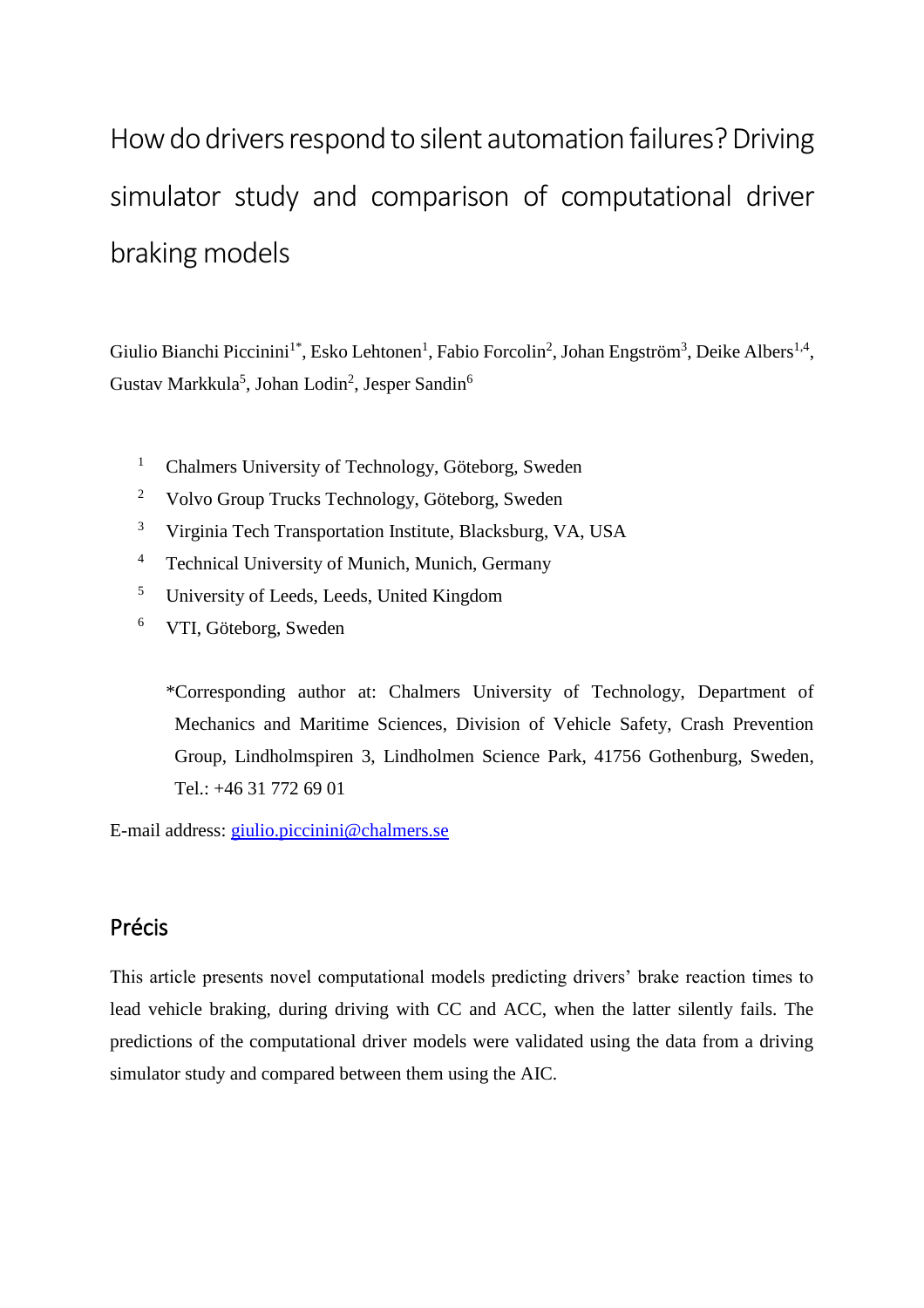## Running head

Drivers response to automation failures

# Manuscript type

Research paper

## Acknowledgments

The authors are grateful to Vinnova – Swedish governmental agency for innovation – for providing funding to this research as part of the project Quantitative Driver Behaviour Modelling for Active Safety Assessment Expansion (QUADRAE). We would also like to thank Bruno Augusto, Frida Reichenberg and Laura Wörns for the assistance during the data collection, and all the colleagues who joined the interesting discussions within the project. This work has been carried out at SAFER - Vehicle and Traffic Safety Centre at Chalmers, Sweden.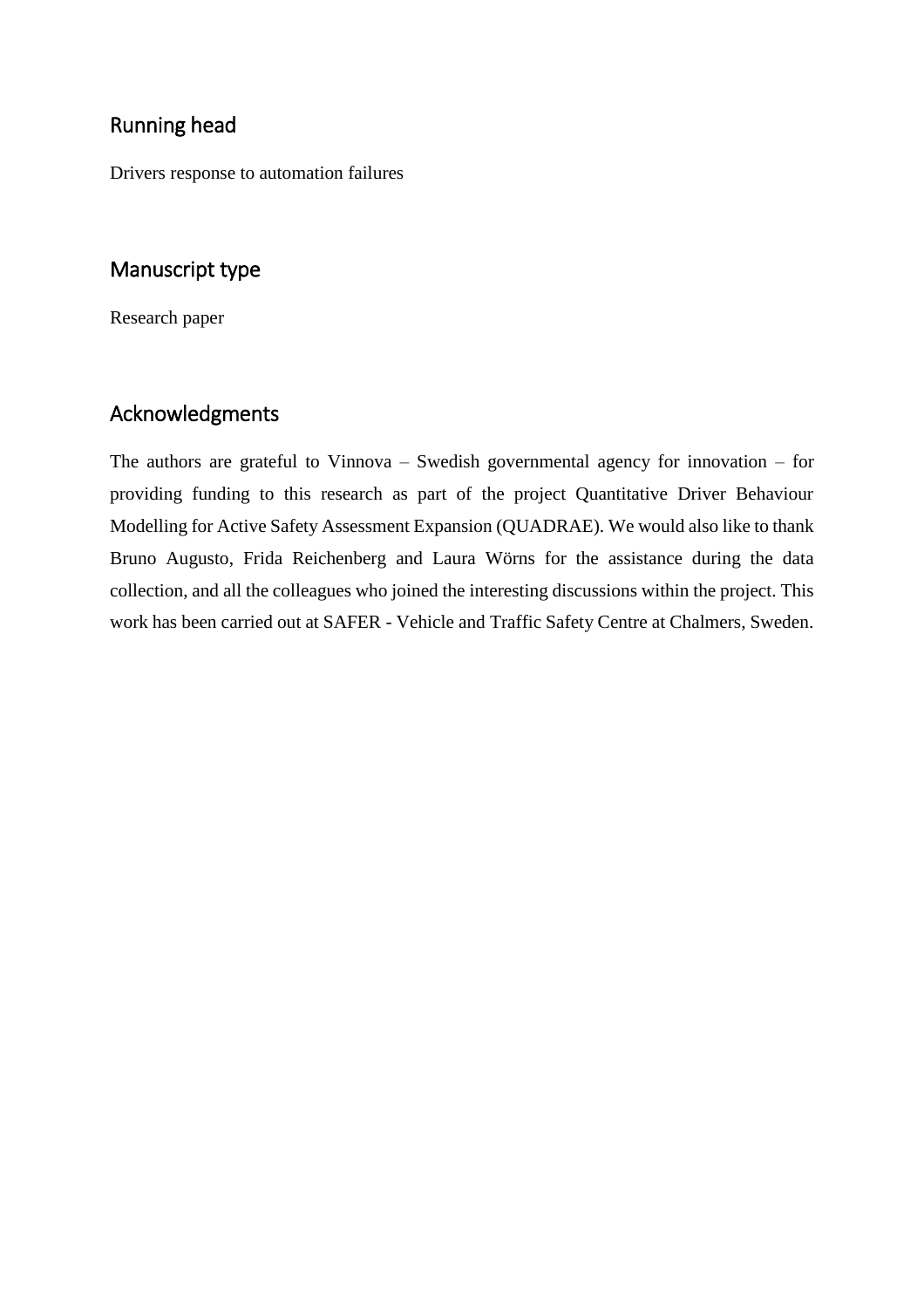## 1 Abstract

#### 2 Objective

3 This paper aims to describe and test novel computational driver models, predicting drivers'

- 4 brake reaction times (BRTs) to different levels of lead vehicle braking, during driving with
- 5 Cruise Control (CC) and during silent failures of Adaptive Cruise Control (ACC).
- 6
- 7 Background
- 8 Validated computational models predicting BRTs to silent failures of automation are lacking 9 but are important for assessing safety benefits of automated driving.
- 10

11 Method

12 Two alternative models of driver response to silent ACC failures are proposed: a looming

13 prediction model, assuming that drivers embody a generative model of ACC, and a lower gain

14 model, assuming that drivers' arousal decreases due to monitoring of the automated system.

15 Predictions of BRTs issued by the models were tested using a driving simulator study.

- 16
- 17 Results

18 The driving simulator study confirmed the predictions of the models: a) BRTs were 19 significantly shorter with an increase in kinematic criticality, both during driving with CC and 20 ACC; b) BRTs were significantly delayed when driving with ACC compared to driving with 21 CC. However, the predicted BRTs were longer than the ones observed, entailing a fitting of the 22 models to the data from the study.

23

24 Conclusion

25 Both the looming prediction model and the lower gain model predict well the BRTs for the 26 ACC driving condition. However, the looming prediction model has the advantage of being 27 able to predict average BRTs using the exact same parameters as the model fitted to the CC 28 driving data.

- 29
- 30 Application

31 Knowledge resulting from this research can be helpful for assessing safety benefits of 32 automated driving.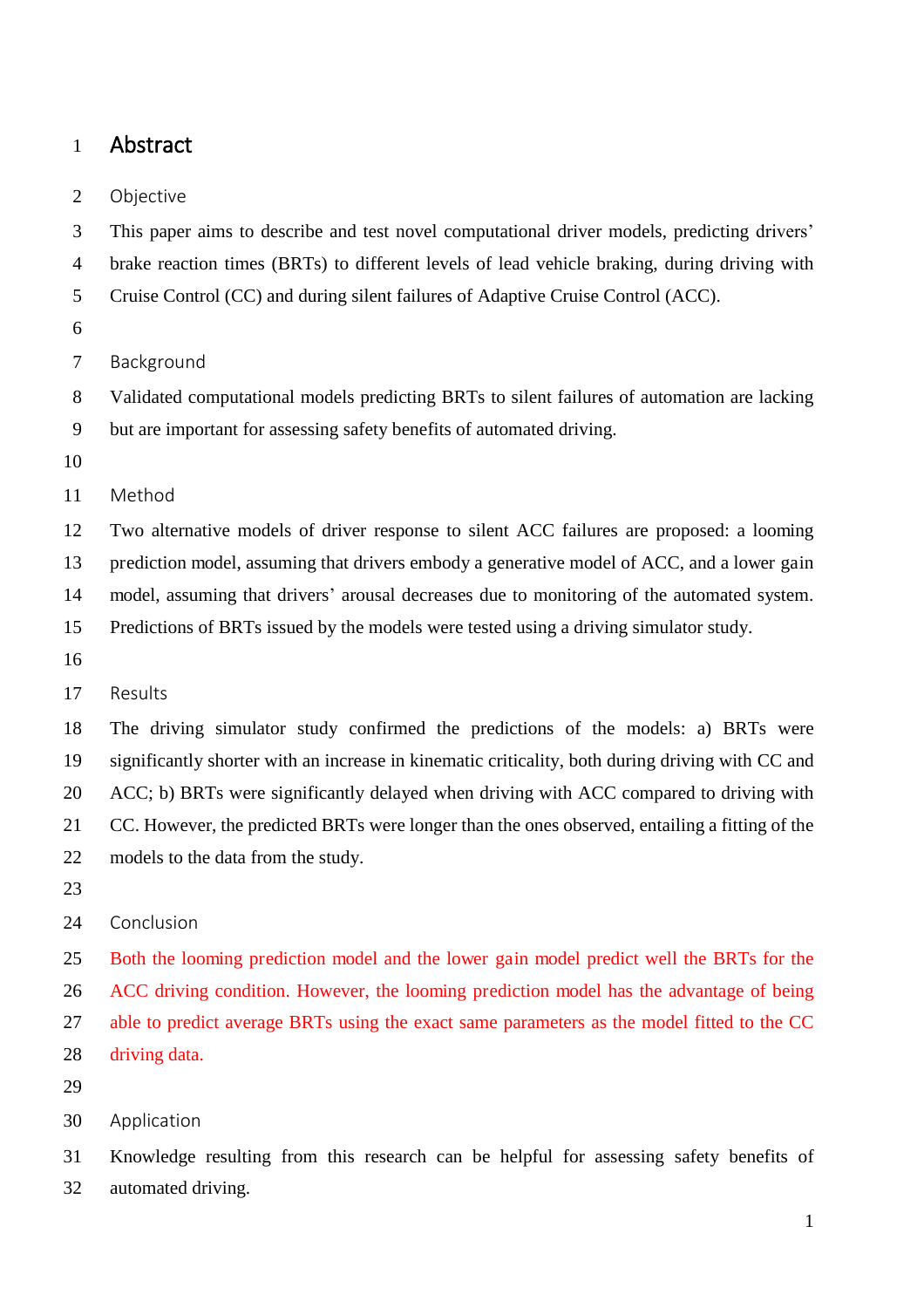# Keywords

| 35          | Adaptive Cruise Control; Autonomous driving; Cruise Control; Driver models; Visual looming. |
|-------------|---------------------------------------------------------------------------------------------|
| $36\,$      |                                                                                             |
| 37          |                                                                                             |
| $38\,$      |                                                                                             |
| 39          |                                                                                             |
| $40\,$      |                                                                                             |
| $41\,$      |                                                                                             |
| $42\,$      |                                                                                             |
| $43\,$      |                                                                                             |
| $44\,$      |                                                                                             |
| $45\,$      |                                                                                             |
| $46\,$      |                                                                                             |
| $47\,$      |                                                                                             |
| $\sqrt{48}$ |                                                                                             |
| 49          |                                                                                             |
| $50\,$      |                                                                                             |
| 51          |                                                                                             |
| $52\,$      |                                                                                             |
| 53          |                                                                                             |
| 54          |                                                                                             |
| 55          |                                                                                             |
| 56          | 1. Introduction                                                                             |

57 Human limitations are widely recognized as a main contributing factor to road crashes 58 (Hendricks et al., 2001; Treat et al., 1979) and the introduction of automated driving is expected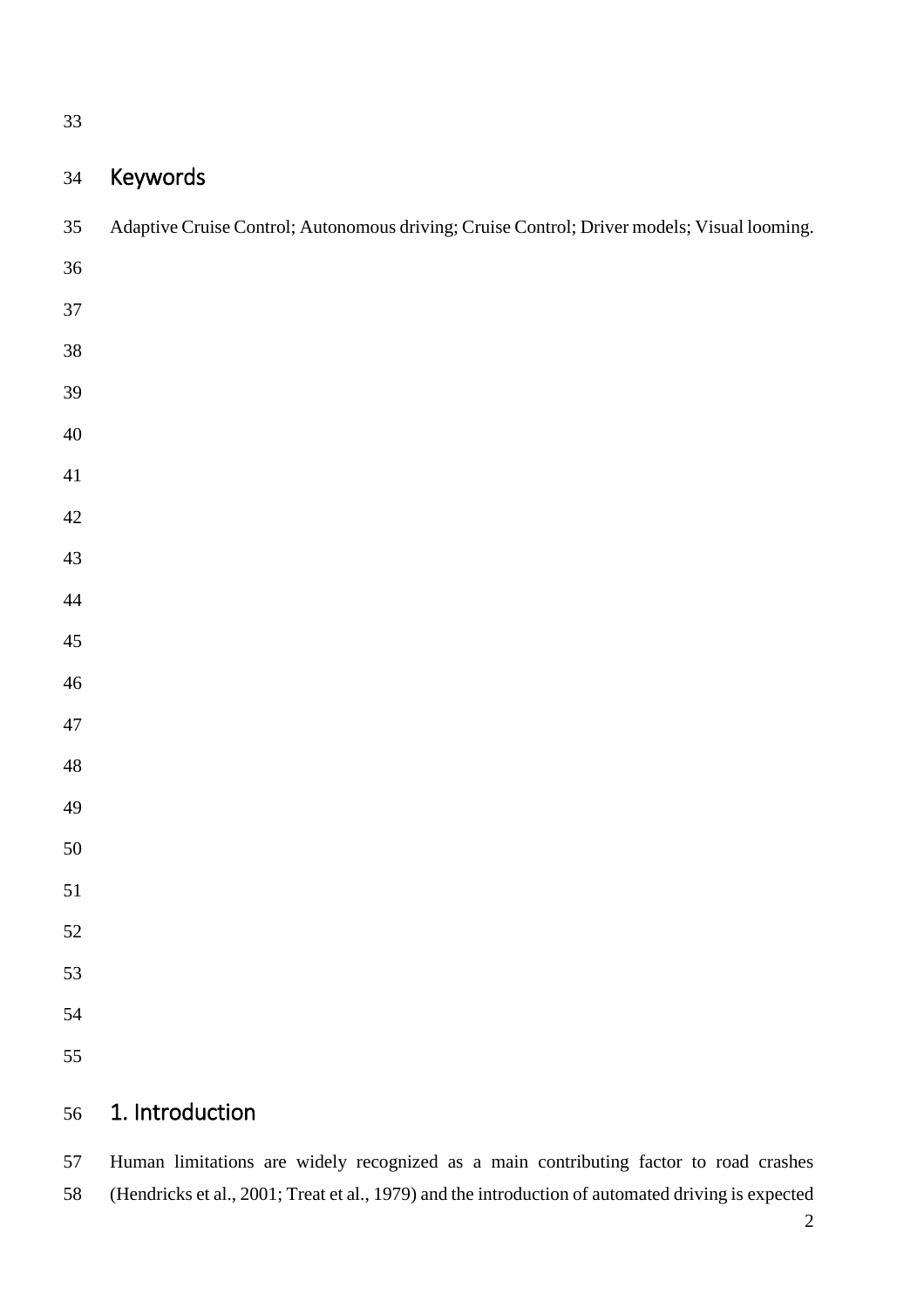59 to address this issue by automating the driving task (Victor et al., 2017). The degrees of 60 automation for on-road vehicles are classified by the Society of Automotive Engineers (SAE, 61 2018) into different levels, from manual driving up to full driving automation. At the highest 62 levels (4-5), the automated driving system (ADS) should perform the entire dynamic driving 63 task (DDT), without any expectation that a user will respond to a request to intervene. However, 64 at lower levels, the driver is either expected to be receptive to ADS' request to intervene (level 65  $\,$  3) or to supervise the driving automation system<sup>1</sup> (level 1 and level 2).

66 Existing research has warned about possible human factors issues associated to the supervisory 67 role of the driver, including among others skill degradation (Skottke et al., 2014), complacency 68 (Payre et al., 2016) and negative behavioral adaptations (Jamson et al., 2013; Reimer et al., 69 2016). Given that automated vehicles may fail (Dikmen & Burns, 2016), a relevant question is 70 how drivers will react in those situations. Many previous studies have investigated driver 71 response to takeover requests from the automated vehicle (Gold et al., 2018) and to a lesser 72 extent also driver responses to silent failures, where the automation fails without alerting the 73 driver (Blommer et al., 2017; Strand et al., 2012; Young & Stanton, 2007).

74 Given a detailed enough understanding of drivers' reaction to automation silent failures, it is 75 possible to develop computational driver models that can be used to assess the safety benefits 76 of driving automation systems (Bärgman et al., 2017; Kusano & Gabler, 2012; McLaughin et 77 al., 2008). To our knowledge, computational driver models describing drivers' reactions to 78 automation silent failures are lacking, exception made for the model developed by Seppelt & 79 Lee (2015): however, this model is limited in that it only predicts an expected average brake 80 reaction time (BRT) for a given kinematical scenario, not full BRT distributions, and it also 81 does not predict BRTs for manual driving. Therefore, the current paper aims to:

- 82 1. Present three computational driver models predicting full probability distributions for 83 BRTs in lead vehicle braking scenarios, across different kinematic conditions, both 84 during driving with Cruise Control (CC) and driving with Adaptive Cruise Control 85 (ACC), when the latter silently fails.
- 86 2. Show the results from a driving simulator study conducted to test the predictions of the 87 computational driver models.

 $\overline{a}$ 

<sup>&</sup>lt;sup>1</sup> For a detailed definition of an automated driving system (ADS) and a driving automation system, please refer to the recommended practice SAE J3016 (SAE, 2018)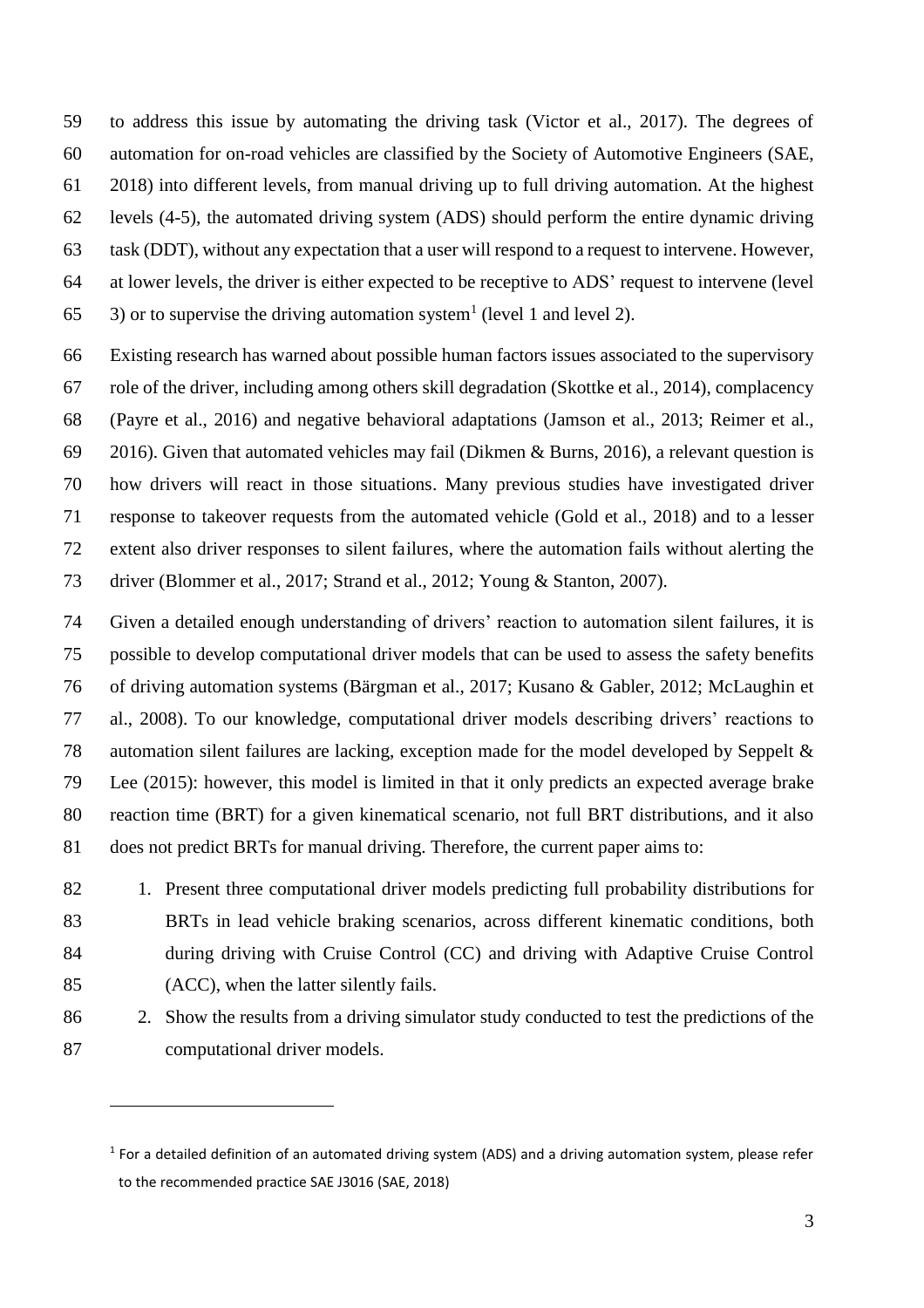- 88 3. Carry out a detailed comparison of the three computational driver models, after fitting 89 them to the driving simulator data.
- 90

# 91 2. Models of driver response in manual and automated mode

## 92 2.1 Models' descriptions

93 The classical view of drivers' reactions to critical traffic events heavily relies on the concept of 94 reaction time (Green 2000; Olson 1989; Olson & Sivak 1986), often considered a property of 95 the individual driver, and potentially influenced by age, expectancy, and other factors (Barrett 96 et al., 1968; Fambro et al., 1998; Green, 2000; Muttart, 2003; Muttart, 2005). However, recent 97 experimental (Ljung Aust et al., 2013) as well as naturalistic (Markkula et al. 2016a; Victor et 98 al. 2015) data suggest that the timing of driver reactions in unexpected emergency situations is 99 to a large extent also determined by the situation kinematics (Engström, 2010). Such kinematics 100 dependence of driver reaction timing has also been experimentally demonstrated in automation 101 take-over situations (Gold et al., 2018).

102 The kinematics of a driving scenario translates into patterns of optical flow as well as perceptual 103 inputs in non-visual modalities, such as kinesthetic and tactile cues (Flach et al., 2004). In rear-104 end scenarios, the kinematics of the lead vehicle is reflected by its optical expansion on the 105 retina of the following driver (looming). For example, the quantity  $\tau$  – calculated as the optical 106 angle subtended by the lead vehicle,  $\theta$ , divided by the angular rate of expansion,  $\dot{\theta}$  – provides 107 an estimation of time-to-collision (Lee, 1976), as reported below:

108

$$
\tau = \frac{\theta}{\dot{\theta}} \qquad (1)
$$

110

111 Several models of driver reactions in rear-end scenarios have been developed based on these 112 ideas (Flach et al., 2004; Markkula, 2014; Markkula et al., 2016; Markkula & Engström, 2017; 113 Engström et al., 2017; Venkatraman et al., 2016; Svärd et al., 2017). More specifically, these 114 models suggest that drivers react after some fixed looming threshold, or after accumulation 115 (integration) of the looming signal to a threshold, potentially also together with other perceptual 116 cues such as brake lights (Markkula, 2014; Engström et al., 2017; Xue et al., 2018). The 117 accumulation of the looming signal was included in the model by Svärd et al. (2017), based on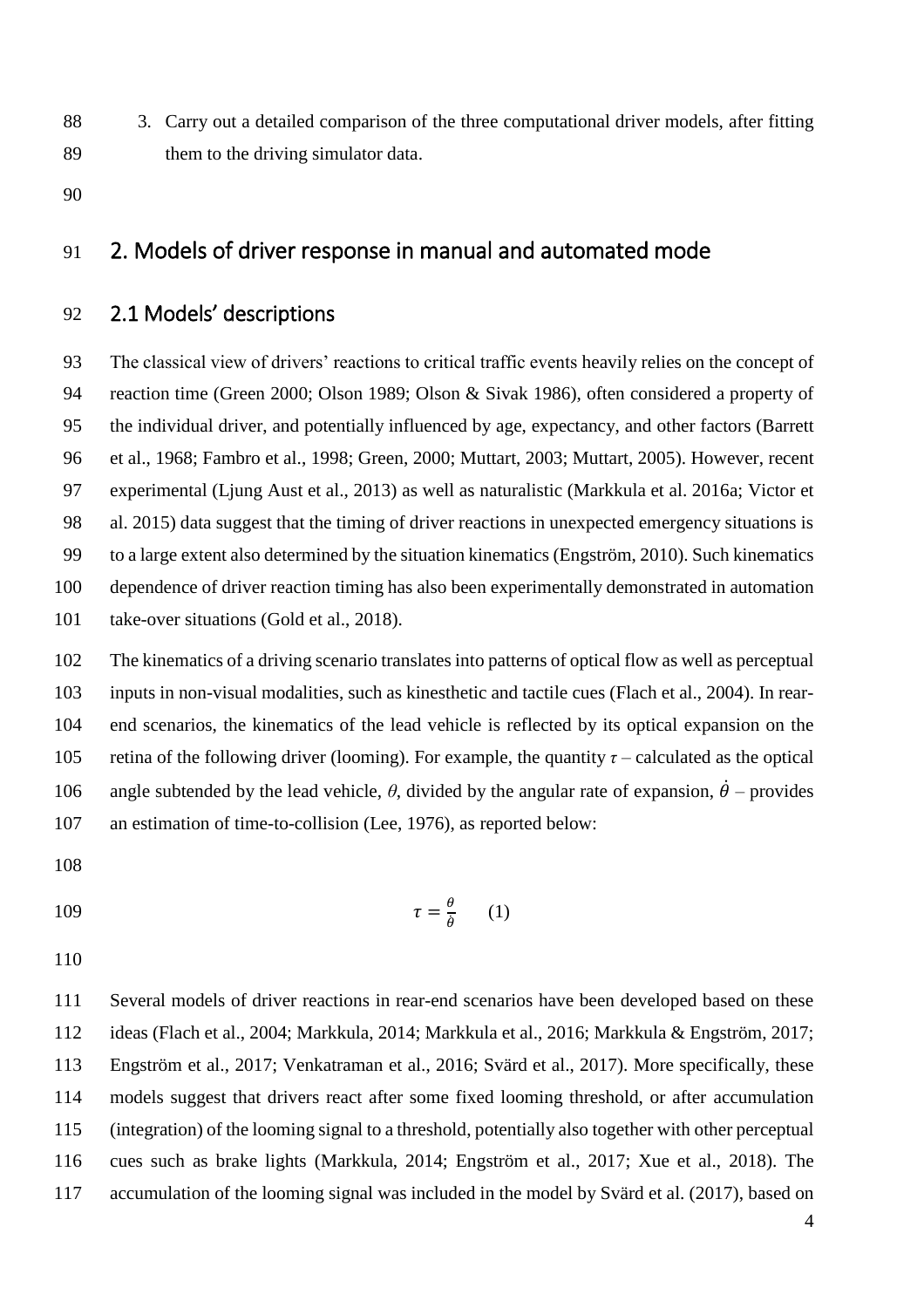118 a framework by Markkula (Markkula, 2014; Markkula et al., 2018), but this model also 119 assumed that drivers in emergency rear-end situations react to unexpected looming rather than 120 to looming per se (Engström et al., 2018). The unexpected looming can be understood as the 121 discrepancy between the predicted and actual looming, that is, the looming prediction error. 122 This idea aligns with the broader framework known as predictive processing that has recently 123 become a major force in neuroscience and cognitive science (e.g., Clark, 2013; Clark, 2016; 124 Friston et al., 2010).

125 The accumulative part of the driver reaction model described by Svärd et al. (2017) has the 126 following form:

127

128 
$$
\frac{dA}{dt} = k\varepsilon(t) - m + v(t) \qquad (2)
$$

129

130 where  $\varepsilon(t)$  is the looming prediction error, k and m are free model parameters, and braking is 131 initiated once A exceeds a threshold, set to one. Variability is included in the model using  $v(t)$ , 132 a zero-mean Gaussian noise signal with standard deviation  $\sigma \sqrt{\Delta t}$  for a simulation time step  $\Delta t$ . 133 The looming prediction error is given by:

134

135 
$$
\varepsilon(t) = \tau_a^{-1}(t) - \tau_p^{-1}(t) \qquad (3)
$$

136

137 where  $\tau_a^{-1}$  refers to the actual looming (inverse tau) signal and  $\tau_p^{-1}$  to the predicted looming. 138 The parameter k in Equation 2 can be interpreted as the gain determining the impact of the 139 prediction error on the accumulator while m can be interpreted as the sum of all non-looming 140 evidence for and against the need of braking (Svärd et al., 2017; Markkula, 2014).

141 The models proposed in the current paper directly use the formulation by Svärd et al. (2017) 142 for scenarios where the driver is driving with CC. For scenarios where the driver is driving with 143 ACC and the system has a silent failure, two alternative (but not necessarily mutually exclusive) 144 extensions of the model by Svärd et al. (2017) are proposed:

145 1. Looming prediction model: in this model, it is assumed that the driver continuously 146 predicts the looming that would arise from a properly functioning ACC, in response to 147 a decelerating lead vehicle, and what is being accumulated in the braking decision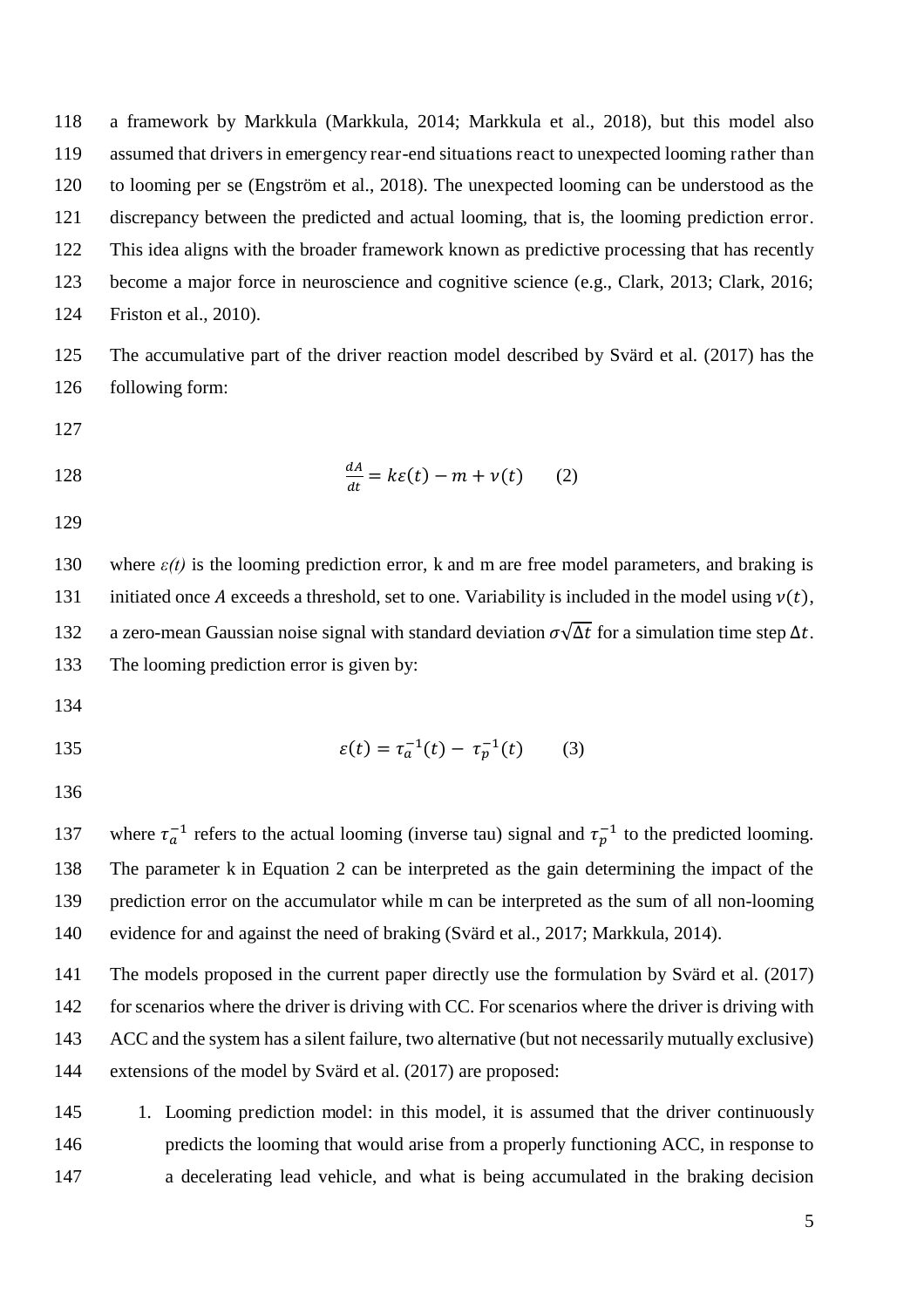148 process are deviations from this prediction. For simplicity, the predictions are here 149 computed assuming that the driver has a perfect mental representation of the ACC 150 working principle, that is, the driver embodies a perfect generative model (Friston et al., 151 2010) of how looming cues are generated by the ACC.

152 2. Lower gain model: in this model, it is assumed that a decrease in driver arousal occurs 153 due to the monitoring of the ACC, sometimes referred to in terms of passive fatigue 154 (Desmond & Hancock, 2001; Greenlee et al., 2018; Saxby et al., 2013). It has been 155 shown that empirically observed effects on response times of increases and decreases in 156 arousal can be well accounted for by increases and decreases in the accumulation gain 157 k in evidence accumulation models (Jepma et al., 2008; Markkula & Engström, 2017; 158 Ratcliff & Van Dongen, 2011).

159 The next section describes the a priori predictions of BRTs obtained from these models.

160

## 161 2.2. A priori model predictions of BRTs

162 We applied the computational driver models in simulations to make initial predictions about 163 the brake reaction times (BRTs) in rear-end conflicts, during driving with CC – henceforward 164 referred as manual mode – and ACC – henceforth referred as driver assistance mode. The 165 simulations aimed to reproduce a typical highway driving scenario, and the same scenario was 166 also used in the driving simulator study described later. Each simulation started with the 167 modelled driver driving either manually or with engaged ACC, at a speed of 100 km/h and 168 keeping a time headway to the lead vehicle of 2.5 seconds. The lead vehicle, initially travelling 169 at 100 km/h, applied a constant deceleration which was varied, between simulations, in the 2.5 170  $-4.5 \text{ m/s}^2$  range. During driving with engaged ACC, the system had a silent failure when the 171 lead vehicle started to decelerate.

172 To predict BRTs during driving in manual mode, we implemented a deterministic ( $\sigma = 0$ ) 173 looming accumulator model (hereafter named manual driving model), based on Equations 1-3. 174 A key challenge in the parametrization was that the model should represent driver reactions in 175 truly surprising situations with different kinematics. Since each study participant can only be 176 truly surprised in the first exposure of the critical scenario, there exists no single dataset with a 177 sufficient number of driver reaction data points for a range of kinematics. However, there exists 178 a set of published lead vehicle studies that implemented a similar lead vehicle braking scenario 179 with different kinematics, where the first braking event was designed to be truly surprising to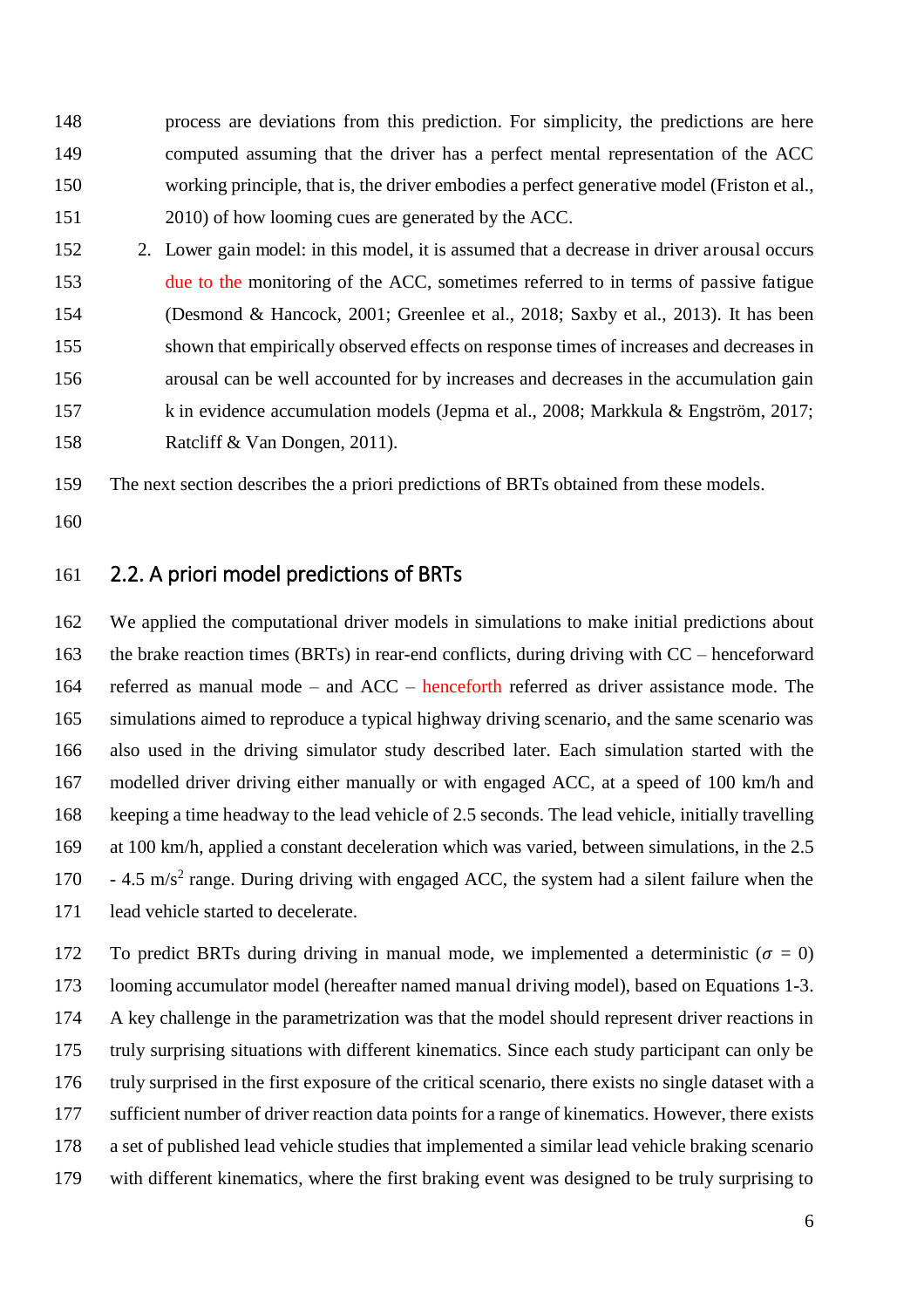180 the participant. Among these studies, we selected research experiments (Engström et al., 2010; 181 Ljung Aust et al., 2012; Markkula et al., 2013; Markkula et al., 2016; Nilsson et al., 2018) 182 where we had full access to the dataset and where the kinematics (initial speeds, time headway 183 and lead vehicle deceleration rates) differed between the studies. These studies also differed 184 somewhat in other aspects of their methodology and experimental conditions (e.g., vehicle type, 185 type of driving simulator and driver characteristics) but were deemed to be sufficiently similar 186 for the parametrization of the present reaction model. The common lead vehicle (LV) braking 187 scenario used in these studies involved a vehicle overtaking the subject vehicle (SV) and then 188 cutting in front. After the cut-in, the LV continued to accelerate away from the SV before 189 suddenly braking at a predefined time headway with a set deceleration rate. In this way, the 190 kinematics at lead vehicle brake onset could be controlled with a high degree of precision. In 191 two of the studies (Ljung Aust et al., 2013; Nilsson et al., 2018), the LV speed was 192 instantaneously reset (to SV's speed or a lower value respectively) at LV brake onset. The 193 kinematic parameter values and observed average BRTs are given in Table 1 (for more details, 194 please see the individual publications).

# 195 **Table 1: Scenario parameters and observed BRT values for the driving simulator studies used for the**  196 **model parametrization**

| <b>Study</b>                      | Number of<br>participants | <b>SV</b><br>type | <b>SV</b><br>instructed<br>initial<br>speed<br>[km/h] | LV initial<br>speed<br>[km/h] | <b>Initial</b><br><b>THW</b><br>[s] | L <sub>V</sub><br>deceleration<br>[g] | <b>Observed</b><br>average<br>BRT [s] |
|-----------------------------------|---------------------------|-------------------|-------------------------------------------------------|-------------------------------|-------------------------------------|---------------------------------------|---------------------------------------|
| Engström<br>al.<br>et<br>(2010)   | 20                        | Car               | 70                                                    | 80                            | 1.5                                 | 0.51                                  | 2.18                                  |
| Ljung Aust<br>al.<br>et<br>(2013) | 8                         | Car               | 90                                                    | 90                            | 2.5                                 | 0.55                                  | 3.16                                  |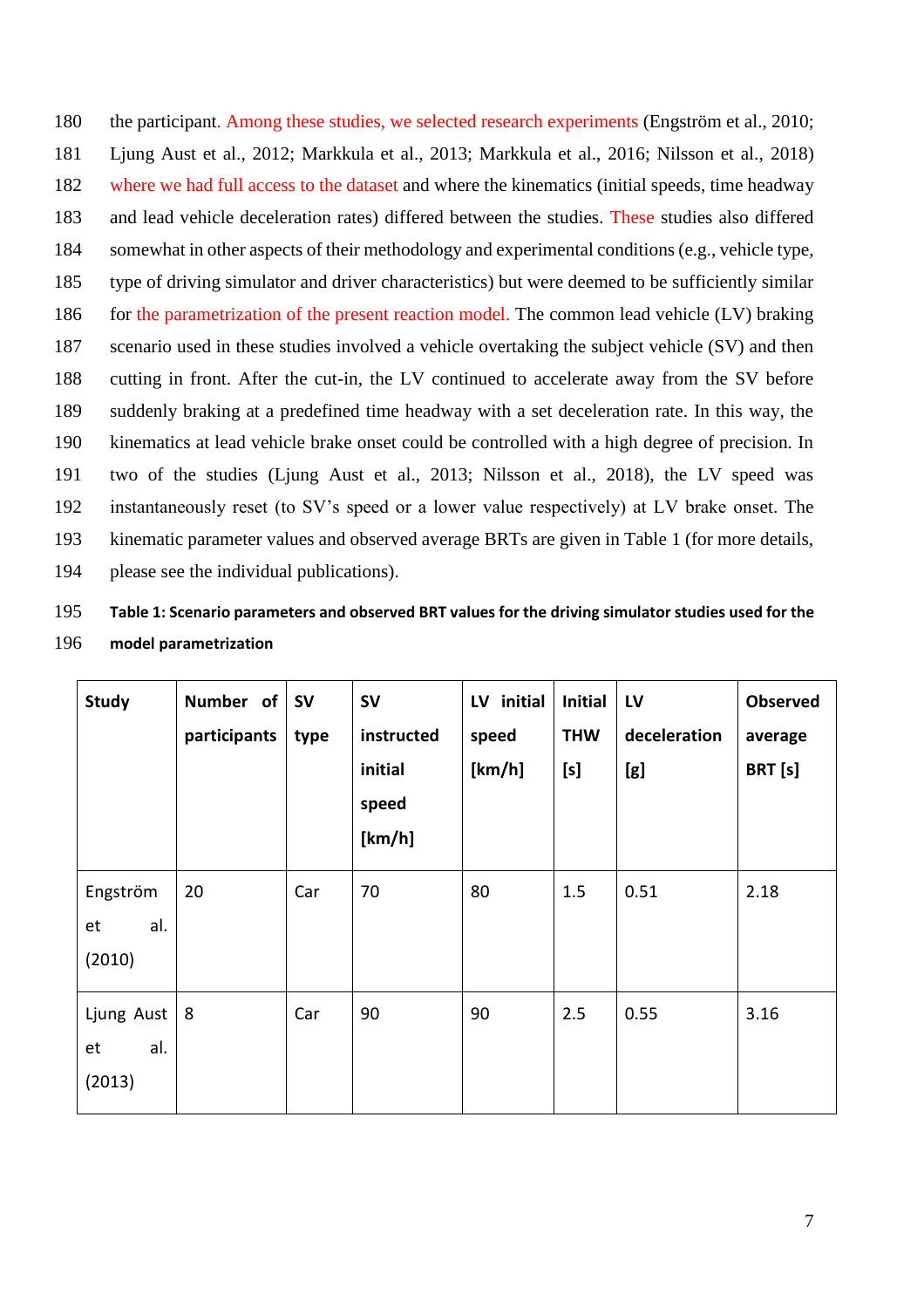| Markkula    | 48 | Truck | 80 | 80 | 1.5 | 0.35 | 1.82 |
|-------------|----|-------|----|----|-----|------|------|
| al.<br>et   |    |       |    |    |     |      |      |
| (2013)      |    |       |    |    |     |      |      |
| Nilsson et  | 10 | Car   | 80 | 48 | 1.3 | 0.6  | 1.04 |
| al., (2018) |    |       |    |    |     |      |      |
| Markkula    | 46 | Truck | 90 | 90 | 5   | 0.92 | 3.32 |
| al<br>et.   |    |       |    |    |     |      |      |
| (2016)      |    |       |    |    |     |      |      |
|             |    |       |    |    |     |      |      |

197

198 The first braking events for each of the five studies reported in Table 1 were used for the 199 parameterization. Moreover, while some of the studies involved conditions with cognitively 200 loading secondary tasks, only data from the no task (baseline) conditions were used. We 201 implemented the respective scenarios in simulation and searched for the values of the model 202 parameters k and m which best fitted the BRT averages reported in each study in terms of the 203 coefficient of determination,  $R^2$  (Field, 2009). It was found that varying m did not make a strong 204 contribution and, with m = 0, the maximum  $R^2$  of 0.77 was obtained for k = 2.7. This relatively 205 high  $R^2$  value, suggesting that almost 80% of the variance in the observed BRT values is 206 explained by the model, supports the pooling of data from different studies for the present model 207 parameterization.

208 In the manual driving model, the driver does not expect any initial looming ( $\tau_p^{-1} = 0$ ) and, 209 therefore, the looming prediction error equals the actual looming (dashed line in Figure 1) and 210 increases sharply when the lead vehicle decelerates. The corresponding predicted drivers' 211 braking response is shown as a blue vertical line in Figure 1.

212 For the predictions of BRTs during driving in driver assistance mode, we implemented 213 computational versions of the looming prediction model and the lower gain model described 214 earlier.

215 In the looming prediction model, the values of the model parameters were the same as in the 216 manual driving model (k = 2.7, m = 0 and  $\sigma = 0$ ). However, while  $\tau_p^{-1} = 0$  (no expected 217 looming) in the manual driving model, in the looming prediction model,  $\tau_p^{-1}$  was the looming 218 that would have been generated in the scenario, had the ACC braked (dotted line in Figure 1).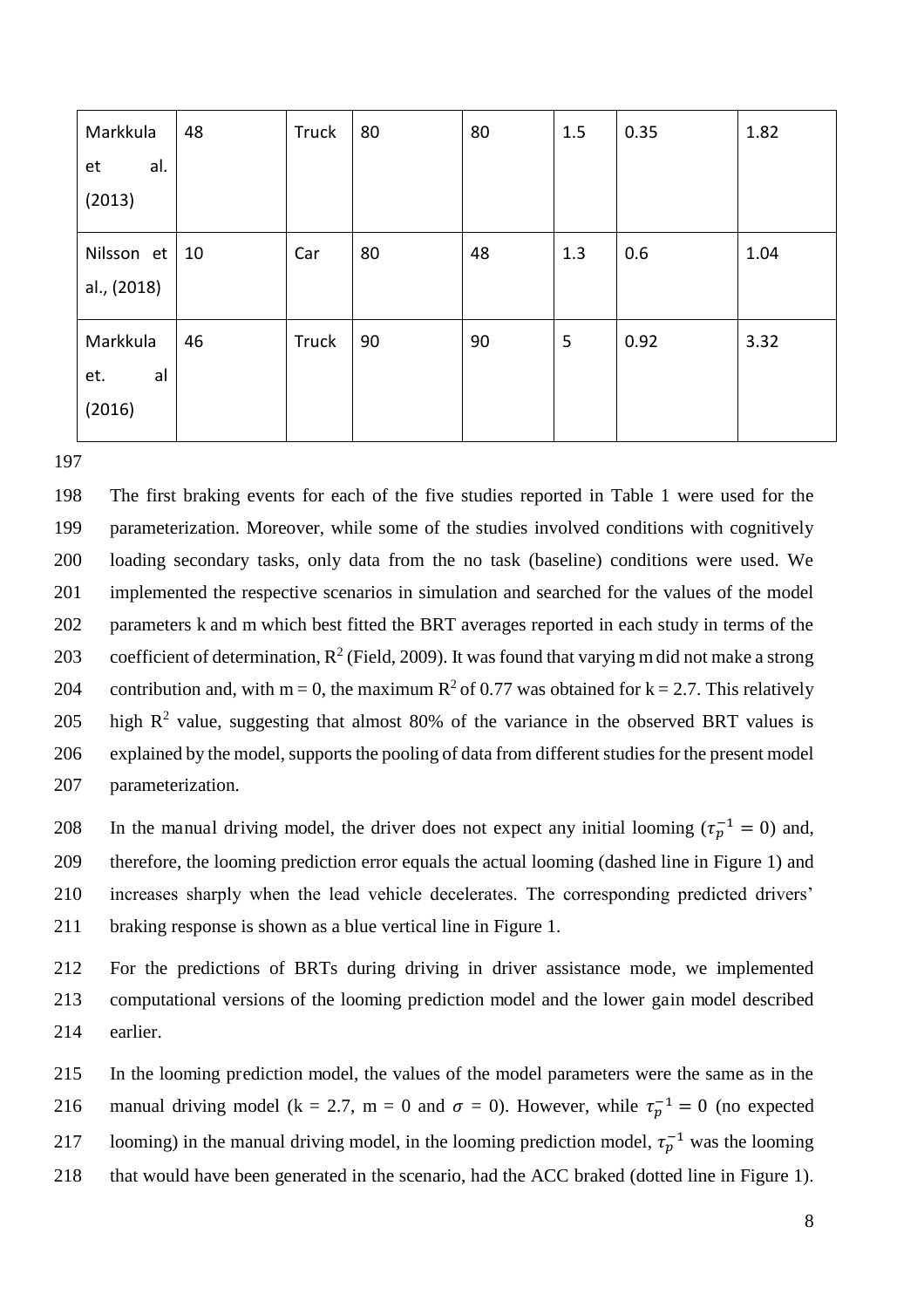219 This model thus sees a smaller looming prediction error (solid line in Figure 1) than the manual 220 driving model, and consequently the driver reacts later (red vertical line in Figure 1).

221 The lower gain model assumes a change in gain k. Here,  $k = 1.1$  was chosen to obtain BRTs 222 roughly comparable to those of the looming prediction model. The remaining parameters ( $m =$ 223 0 and  $\sigma = 0$ ) and the calculation of the looming prediction error (Equation 3) were the same as 224 in the manual driving model, that is the driver did not expect any initial looming ( $\tau_n^{-1} = 0$ ). 225 However, due to the lower gain, also in this model the driver reacts later (magenta vertical line 226 in Figure 1).





229 **Figure 1: Looming profiles and predicted BRTs during manual driving (***manual driving model***, MDM)**  230 **and driving with ACC (***looming prediction model***, LPM;** *lower gain model***, LGM) in response to lead vehicle deceleration equal to 3.5 m/s<sup>2</sup>** 231 **. Note: BRT was measured as the time that elapsed between**  232 **the time of lead vehicle deceleration initiation (t = 0) and the time of first braking reaction of the**  233 **subject vehicle's driver** 

234

235 The upper panel of [Figure 2](#page-12-0) displays the BRTs predicted by the computational models during 236 manual and driver assistance mode for the simulated scenario, across different lead vehicle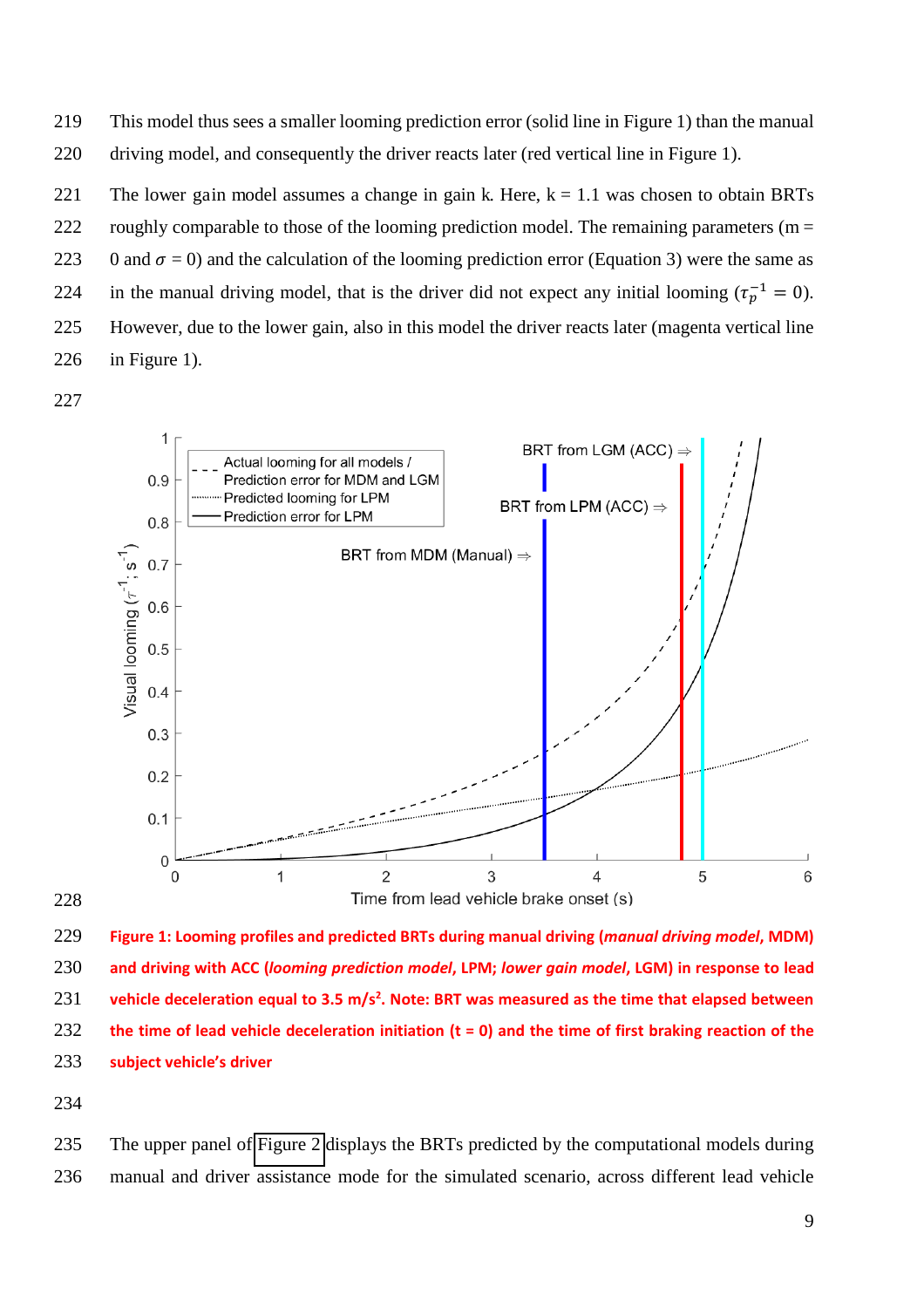237 deceleration levels. For both driving modes, an increase in lead vehicle deceleration produces 238 a shorter predicted brake reaction time. Furthermore, both the looming prediction model and 239 the lower gain model predict longer BRTs in automated mode compared to the predictions of 240 the manual driving model. For comparison, the upper panel of [Figure 2](#page-12-0) also shows the 241 predictions of the TTC-based (or looming threshold-based) model by Seppelt and Lee (2015), 242 which assumes a fixed brake response time of 1.5 s after the TTC falls to 4 s (and inverse tau 243 reaches  $0.25 \text{ s}^{-1}$ ). This model predicts very similar BRTs as the models for driver assistance 244 mode – especially the lower gain model – but only makes predictions for ACC, not manual 245 driving.

246 As shown in the lower panel of [Figure 2,](#page-12-0) the lower gain model predicts a clear interaction effect 247 between lead vehicle deceleration rate and automation mode: the difference in BRT between 248 ACC and manual driving is smaller for increasingly critical lead vehicle decelerations. A

<span id="page-12-0"></span>249 similar interaction is discernible for the looming prediction model, but much less markedly so.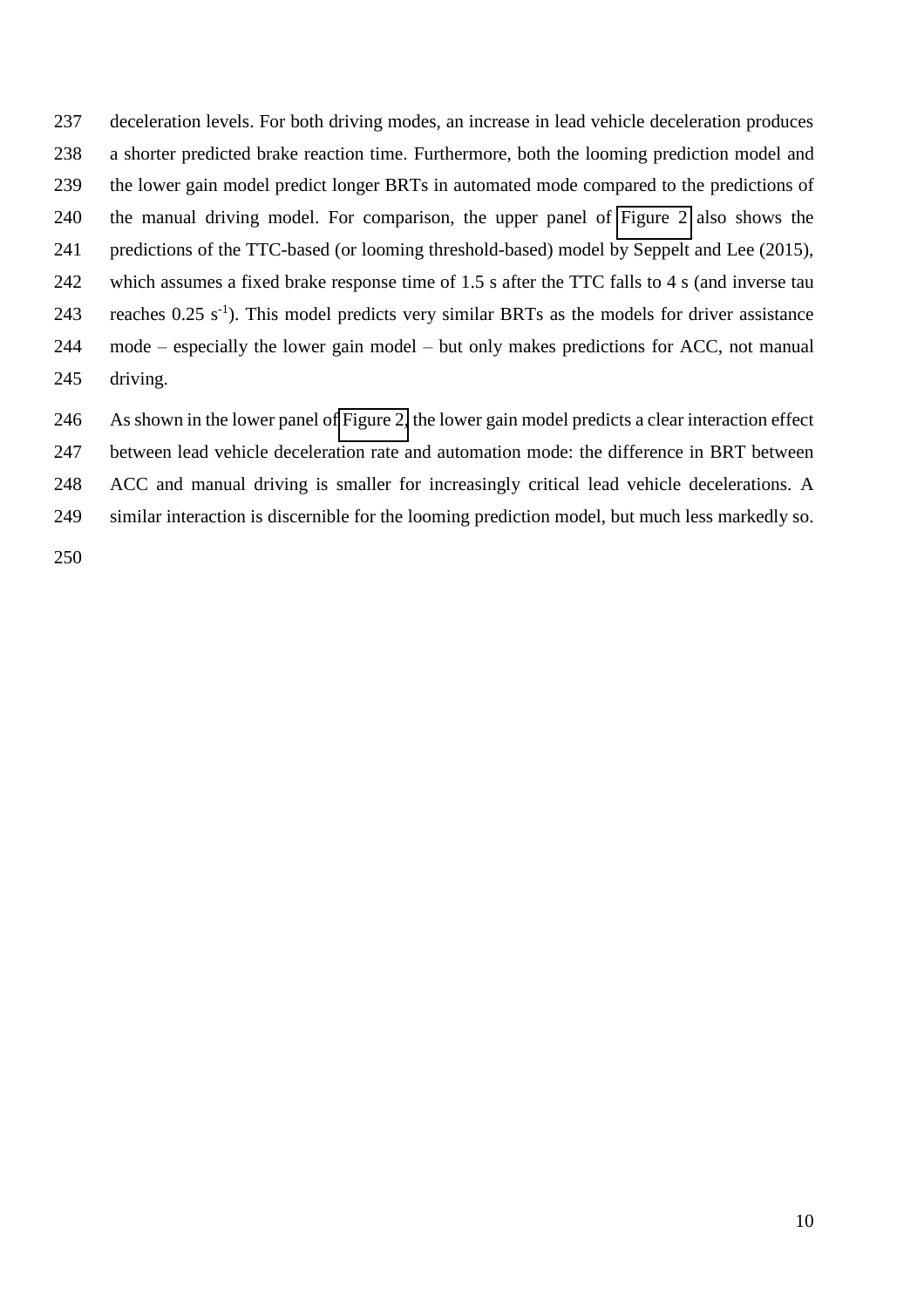



**Figure 2: (top) BRTs predicted by the** *manual driving model* **(MDM) and by three models (***looming prediction model***,** *lower gain model* **and** *TTC-based model***) for driving in driver assistance mode, as a function of lead vehicle deceleration rate. (bottom) Difference in BRTs between models for driving in driver assistance mode (***looming prediction model* **and** *lower gain model***) and model for driving in manual mode (***manual driving model)* **as a function of lead vehicle deceleration rate. Note: BRT was measured as the time that elapsed between the time of lead vehicle deceleration initiation and the time of first braking reaction of the subject vehicle's driver** 

## 3. Driving simulator study

262 This section describes the driving simulator study, carried out to test the following predictions 263 from the computational driver models: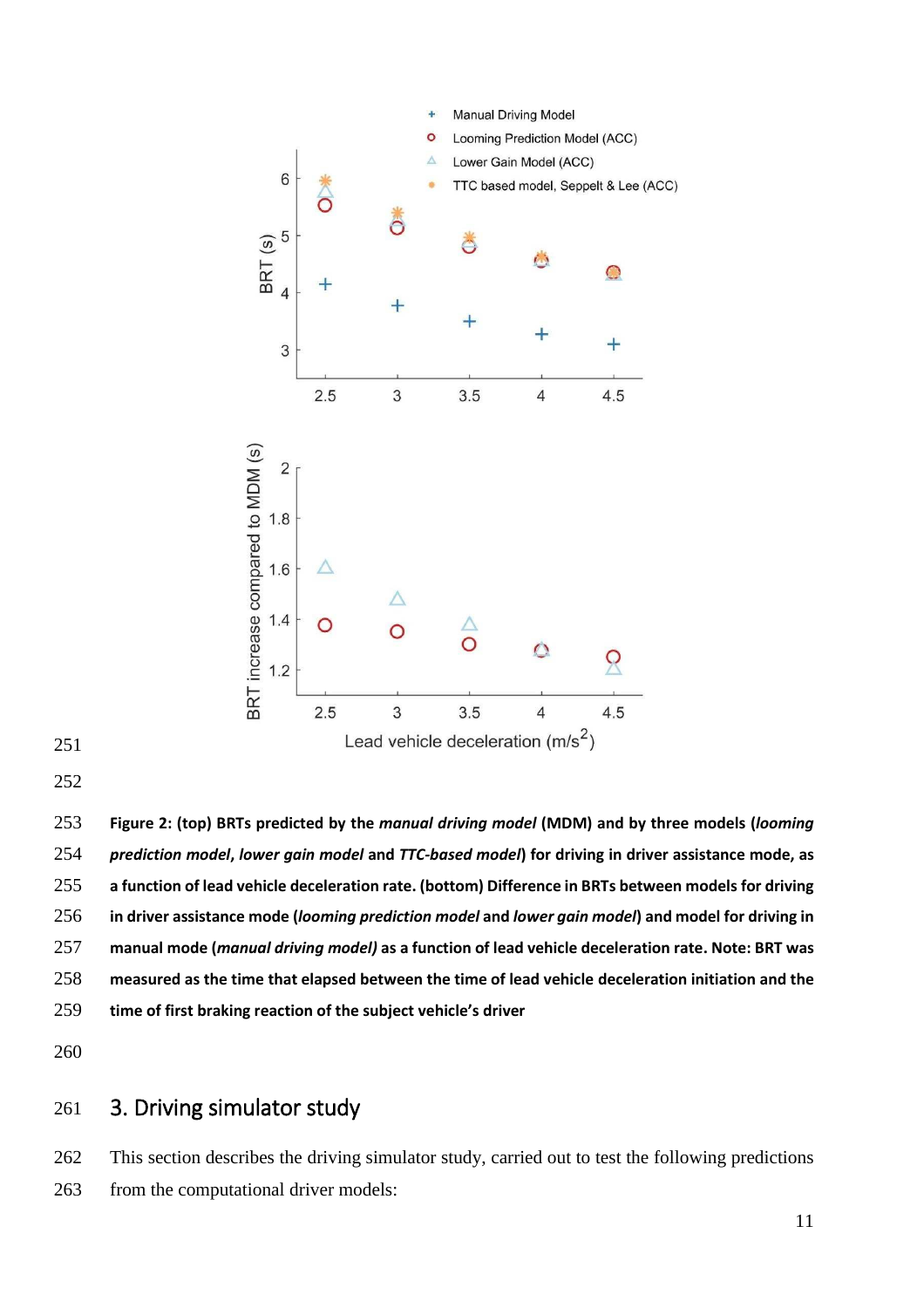- 264 The manual driving model and the models for driver assistance mode predict that BRTs 265 will be shorter for higher lead vehicle decelerations.
- 266 The models for driver assistance mode predict longer BRTs compared to the manual 267 driving model.
- 268 The lower gain model predicts a clear interaction between automation mode and lead 269 vehicle deceleration level, whereas the looming prediction model does not.

270 The simulator study also served the purpose of providing data for refitting the models and 271 conduct a more detailed model comparison, which will be described in Chapter 4.

272

## 273 3.1 Materials and methods

#### 274 3.1.1 Participants

275 The recruitment of the final 54 participants was conducted via mailing lists, leaflets, and 276 personal advertising (e.g. social media). To take part in the study, the subjects were required to 277 hold a valid driving license, to have driving experience in Sweden for at least three years, to 278 drive at least three times a week, and to not use ACC in their regular car. The last requirement 279 was introduced to avoid the confounding effects of the experience with ACC on the results of 280 the study. Overall, 44 participants had previous experience with CC and 22 participants had 281 previous experience with ACC but no information was collected about previous experience 282 with other ADAS.

283 During the experiment, five drivers had to be excluded reducing the sample to 49 participants. 284 One participant experienced simulator sickness: the participant needed a longer than usual 285 break after the trial with CC. Although no reason was provided by the participant, the frequent 286 decelerations experienced during the drive might have been the factor causing the simulation 287 sickness (Stoner et al., 2011). Besides, three participants experienced technical issues during 288 the drive, due to scenario programming errors. Finally, the remaining excluded participant did 289 not understand the functional principle of CC during the experiment and its data was therefore 290 not used for the analysis.

- 291 The resulting 49 drivers (12 female and 37 male) were aged between 19 and 63 years ( $M =$
- 292  $41.7$ ; SD = 12.3) and drove about 7.0 times per week (SD = 4.4). Also, they reported to hold a
- 293 driving license for 23.2 years on average  $(SD = 12.5)$  with a life-time mileage of more than
- 294 30.000 km for 38 participants and between 3.000 km and 30.000 km for 11 participants.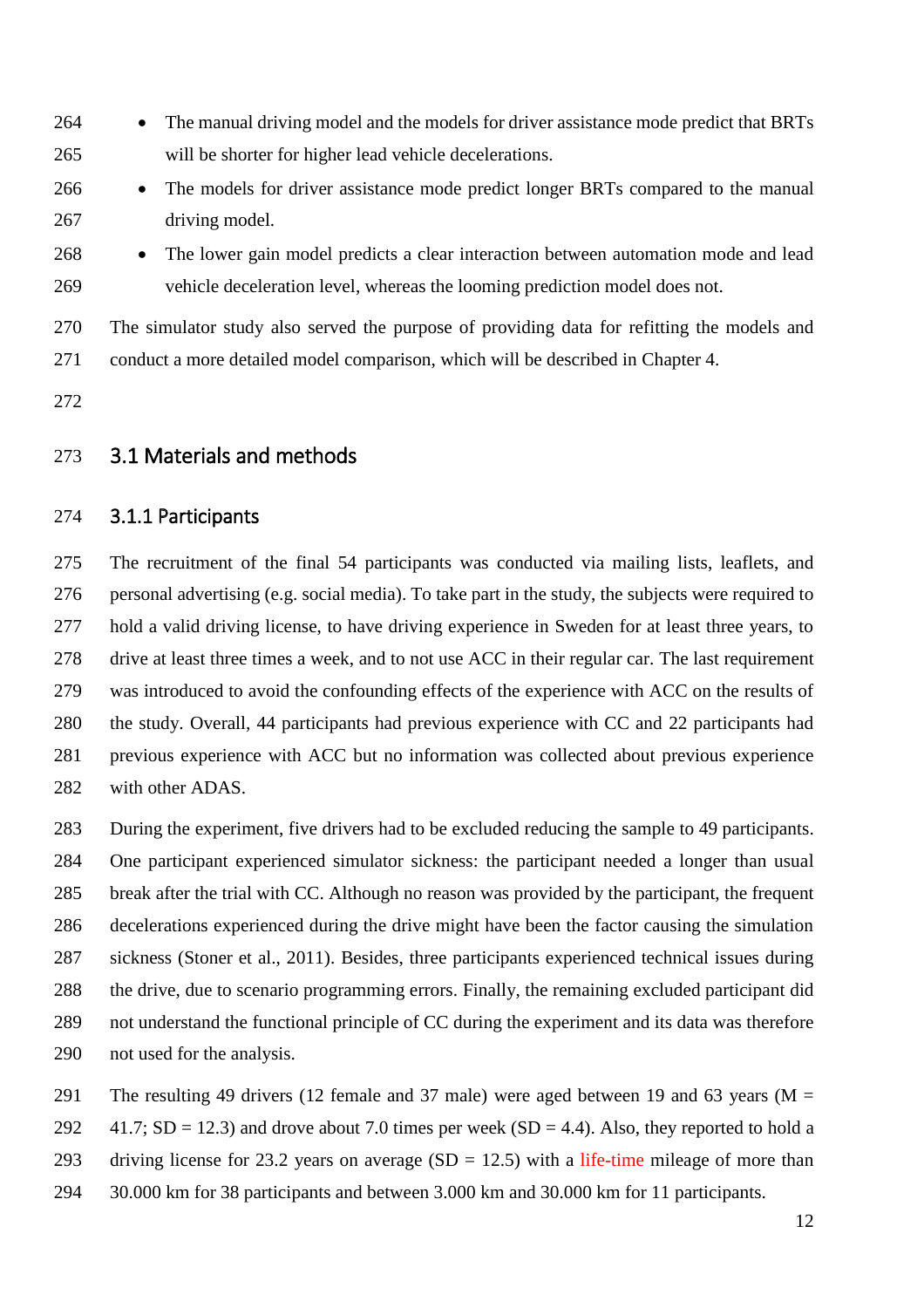295

#### 296 3.1.2 Apparatus

297 The study was conducted in the SIM IV moving-base, high-fidelity simulator at VTI premises 298 in Gothenburg (Figure 3; Jansson et al., 2014). The simulator included a mock-up of a Volvo 299 XC60 cabin where the left and right-hand side mirrors were replaced with LCD screens, and a 300 forward screen using front projection technique from nine projectors with resolution of 301 1280x960 pixels. The overall field of view was about 180 x 50 degrees.

302



303

304 **Figure 3: VTI Sim IV driving simulator (Photo by Hejdlösa bilder)** 

305

306 The CC and ACC used in this simulator were simplified versions of the systems available on 307 the market. CC always maintained the 'set speed' of 100 km/h when activated and did not take 308 over longitudinal control in reaction to the lead car braking and acceleration. The driver was 309 not able to change the speed, so that the kinematic conditions of braking events could be 310 controlled. ACC maintained a speed of 100 km/h when activated but it also adjusted the speed 311 of the car dynamically to keep a set time headway of 2.5 s to the lead vehicle. Both systems 312 could be activated by pressing a button on the steering wheel and deactivated by pressing the 313 button again, by braking or by using the throttle. Since the participants were not able to change 314 the settings of the systems (speed for CC and speed and time headway for ACC), there was no 315 specific information shown on the main display of the vehicle.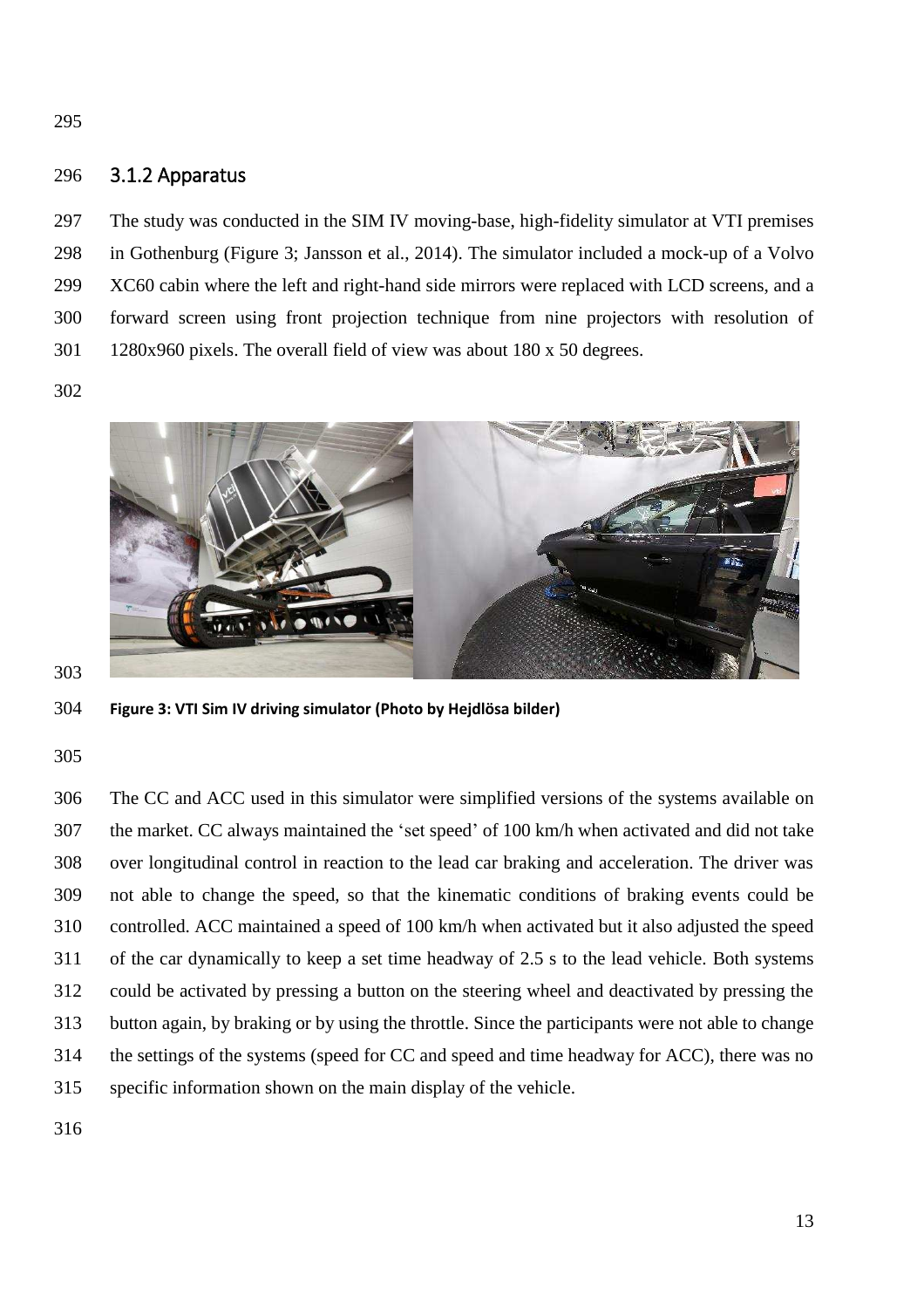#### 317 3.1.3 Procedure and experimental design

318 The study was conducted in October 2017 and took about 1.5 hours for each participant to 319 complete. Before starting, the participants were informed about the purpose (evaluation of 320 driver assistance systems) and the general procedure of the experiment but no details were 321 provided about the ACC failure. After the introduction, the participants gave informed consent 322 to participate.

323 The participants were then introduced to the simulator and were instructed about the main 324 controls to drive the vehicle (e.g. steering wheel, gearshift, pedals). Additionally, they were 325 provided with customized written manuals for either the CC or ACC before starting the drive 326 with the respective system. Once they completed the study, the participants were requested to 327 fill in a questionnaire, including queries about demographic information (e.g. age), driving 328 experience (e.g. weekly mileage driven) and systems' performance during the study (e.g. ACC 329 failure). Afterwards, they were rewarded with two cinema tickets, of which the monetary value 330 was approximately equivalent to 25 euros. The choice of the cinema tickets was guided by 331 previous driving simulator studies conducted at VTI, where the same compensation was 332 provided to the participants.

333 The driving part was divided into two drives of about 25 minutes each, the first one dedicated 334 to the use of CC and the second one dedicated to the use of ACC. The choice of a within-subject 335 design was mainly driven by the need to have enough participants for the analysis and the 336 modelling of BRTs. Besides, the order of the drives was not counterbalanced among the 337 participants to ensure that the failure situations experienced with ACC would not affect the 338 driving behavior during the drive with CC (where drivers always had to respond themselves to 339 lead vehicle deceleration). In the first drive, the participants started with a guided simulator 340 training to get familiar with the behavior of the simulator. After that, the participants received 341 a guided training for CC and, then, the driving task with CC started. In the second drive, the 342 participants received a guided training for ACC, followed by the driving task with ACC. 343 Between the drives with CC and ACC the participants left the simulator for a short break and 344 instructions for the second drive.

345 In both drives, the participants followed a white van on a 2+1 Swedish road. These roads are 346 three-lane highways, consisting of two lanes in one direction, and one lane in the other, 347 alternating every few kilometers and usually separated by a steel-cable barrier. The two-lane 348 segments allow for overtaking without the risk of oncoming vehicles. Driving sections could 349 contain either one or two lanes whose widths were set at 3.25 m (Figure 4). The participants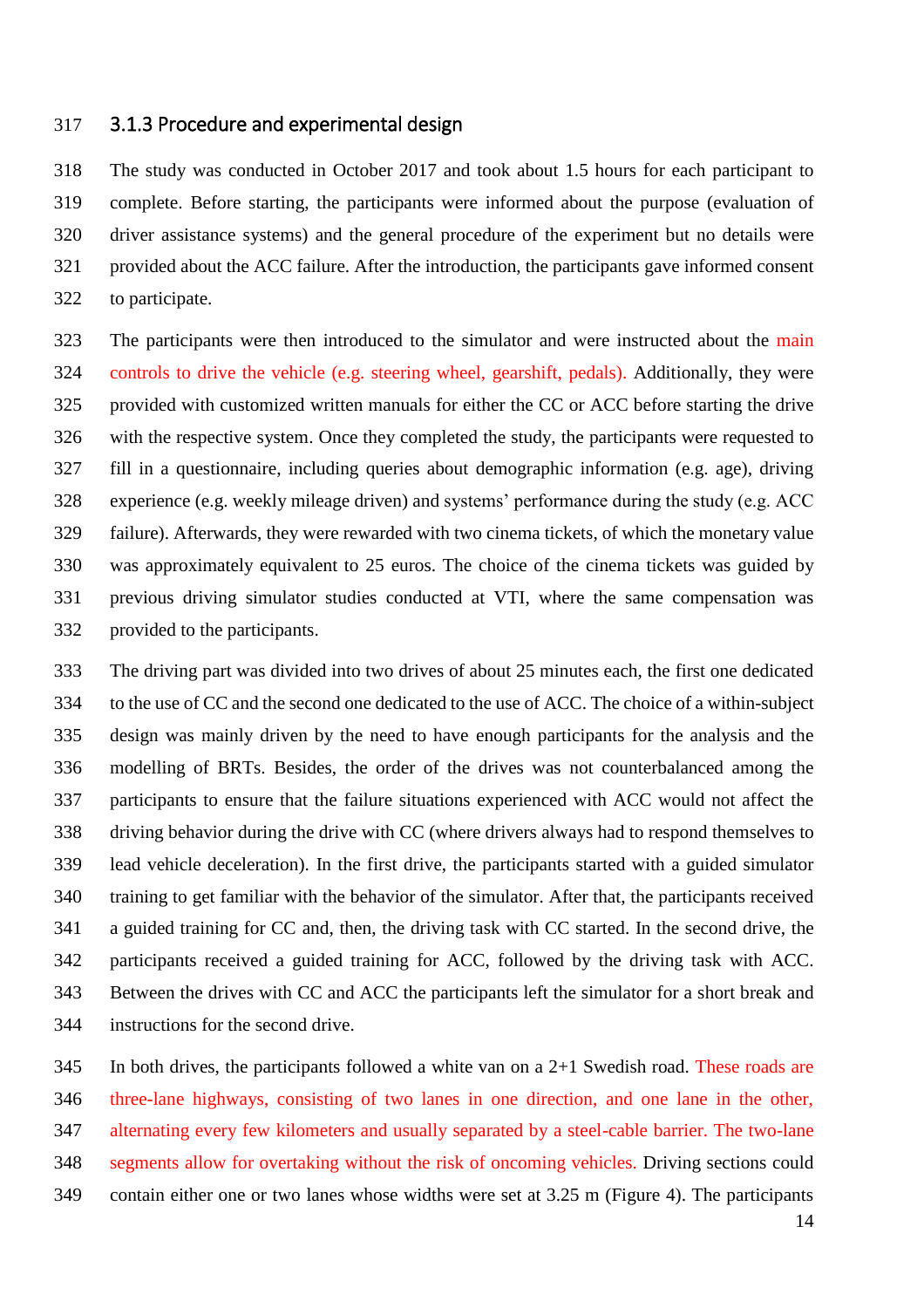- 350 were instructed to stay in the right lane and follow the lead vehicle without overtaking it.
- 351 Furthermore, participants were instructed to always use the respective driver assistance systems
- 352 and to reactivate it as soon and as safely as possible, in case of deactivation.
- 353



355 **Figure 4: Simulated scenario showing the 2+1 Swedish road** 

#### 356

357 During each drive with CC and ACC, the participants encountered six events with different 358 lead vehicle decelerations (Figure 5): the participants drove for about 2.5 minutes – depending 359 on the travelling speed – between each event. The deceleration of the lead vehicle was triggered 360 on road sections where there was only one lane in the driving direction and physical barrier on 361 the left side, to promote avoidance by braking rather than steering. The presence of a reduction 362 in the number of lanes (from 2 to 1) was always associated to the lead vehicle deceleration but 363 the exact location of the lead vehicle braking within the one-lane section was randomized to 364 prevent participants to anticipate the exact timing of the lead car braking.

365 The participants were divided in three groups and the lead vehicle deceleration in both drives 366 differed among the groups in the third and sixth braking events. For the remaining events, the 367 lead vehicle deceleration in both drives was the same for all participants. During the ACC drive, 368 failures occurred in the third and sixth braking events: in those situations, the ACC did not react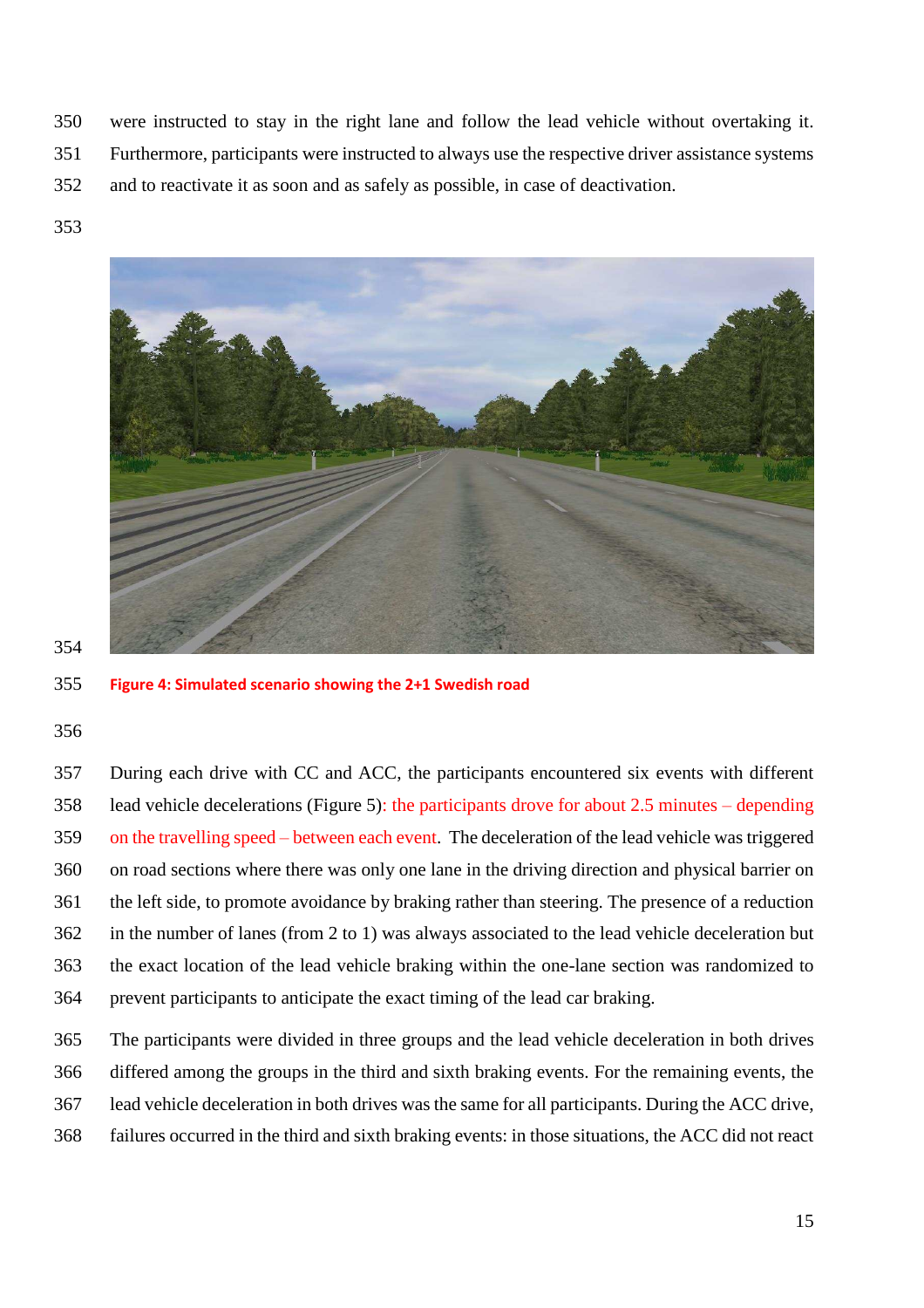369 to the lead car braking and the subject vehicle proceeded with speed of 100 km/h unless the

370 driver deactivated the system.



**Figure 5: Experimental design. In the figure, the numbers indicate the different levels of lead vehicle decelerations from 2.5 m/s<sup>2</sup> to 4.5 m/s<sup>2</sup> . For the first and second events, the levels of decelerations**  2.5 m/s<sup>2</sup> and 4.5 m/s<sup>2</sup> were counterbalanced between the participants but all participants **experienced both. For the third and sixth events, the participants experienced different lead vehicle decelerations (3.0 m/s<sup>2</sup> , 3.5 m/s<sup>2</sup> or 4.0 m/s<sup>2</sup> ) according to the group they belonged to. Also, for the drive with ACC, the failures of the systems occurred in the third and sixth events.** 

#### 3.1.5 Data processing

<span id="page-18-0"></span>381 The analyses assessed the BRTs for the six braking events with both systems. However, for 382 ACC driving, the focus was on the failure events since we did not expect drivers to brake when 383 ACC was properly functioning. The data were extracted with MATLAB (version 2016b) and 384 the statistical analyses and plotting were performed with R (version 3.4.3).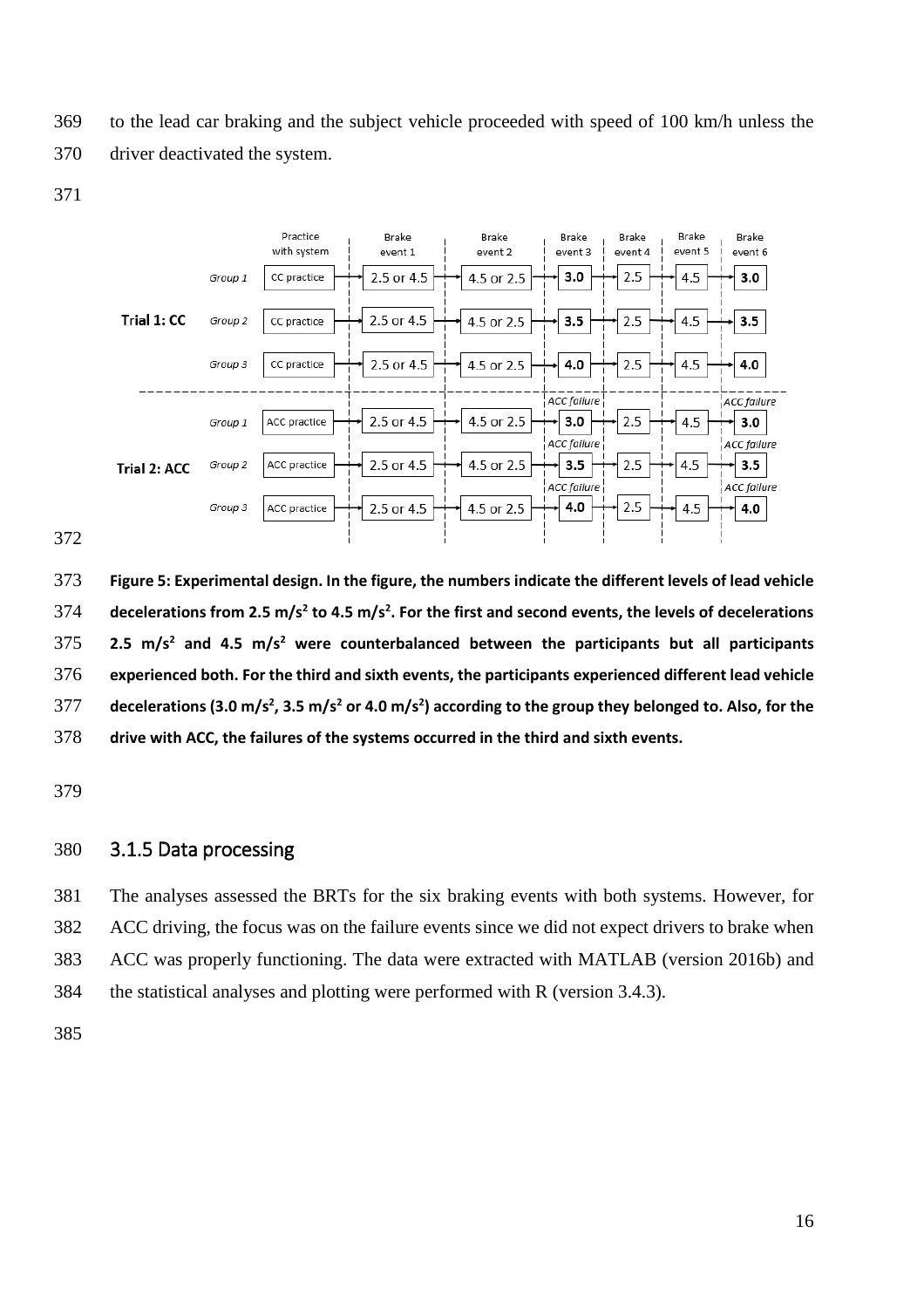## 386 3.2 Results

387 The results report the analysis of BRTs during driving with CC and ACC (section 3.2.1) and 388 the analysis of the subjective data, encompassing the answers to the queries about systems' 389 performance during the driving simulator study (section 3.2.2).

## 390 3.2.1 BRTs

391 [Figure 6](#page-18-0) shows BRTs as a function of driving mode and kinematic criticality: the BRTs during

392 ACC driving have more variability compared to CC driving.

393



394

395 **Figure 6. BRTs as a function of driving mode (CC in blue vs. ACC in red) and lead vehicle deceleration.**  396 All participants experienced lead vehicle decelerations corresponding to 2.5 m/s<sup>2</sup> and 4.5 m/s<sup>2</sup>, 397 **whereas any given participant only experienced one of the three intermediate deceleration levels**  398 (3.0 m/s<sup>2</sup>, 3.5 m/s<sup>2</sup> and 4.0 m/s<sup>2</sup>), at which also ACC failures occurred. The ACC worked properly for **lead vehicle decelerations of 2.5 m/s<sup>2</sup> and 4.5 m/s<sup>2</sup>** 399 **but nevertheless some drivers braked, and their**  400 **BRTs are reported in the figure.**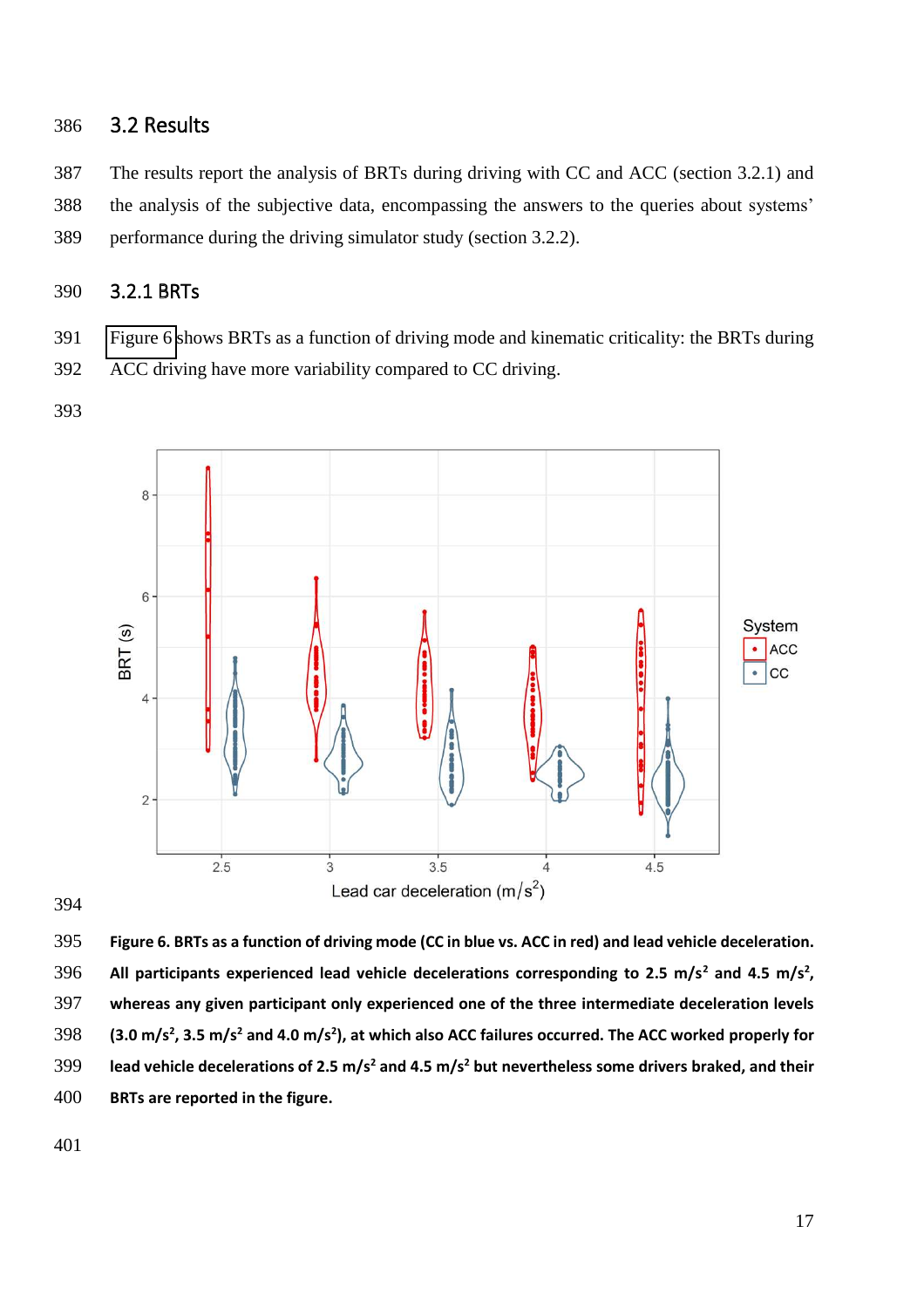402 Figure 7 reports the four linear regressions models fitted to the data – one for each system-403 repetition combination – and shows a clear trend for BRTs becoming longer when the kinematic 404 criticality decreases.

405



406

407 **Figure 7. Four linear regression models fitted to the BRTs as a function of system (CC and ACC) and**  408 **repetition (first vs. second) using the three level of kinematic criticality which were varied between**  409 **subjects. Points shifted horizontally for readability. Regression line with 95 % CI.**

410

411 The effect of variations in driving mode and kinematic criticality and the effect of repetition on 412 BRTs were tested with repeated measures ANOVA, using the data from the third and sixth 413 braking events (Figure 8). The kinematic criticality (3.0, 3.5, and 4.0 m/s<sup>2</sup>) was a between-414 subjects factor, and the system (CC or ACC) and repetition (the first and the second failure 415 situation) were within-subjects factors. All significant ( $p < .05$ ) effects are reported.

416 Situations with lower kinematic criticality had longer BRTs,  $F(1,46) = 9.58$ ,  $p < .01$ ,  $np2 = 0.29$ 417 and polynomial contrasts indicated a linear trend. BRTs were longer when driving with ACC 418 compared to CC,  $F(1,46) = 329.53$ ,  $p < .01$ ,  $np2 = 0.88$ . Specifically, the interaction of 419 kinematic criticality and system was not significant,  $F(2,46) = 1.81$ ,  $p = .17$ , providing tentative 420 support for the looming prediction model over the lower gain model; it should be noted however 421 that the observed interaction was nevertheless in the direction predicted by the latter model.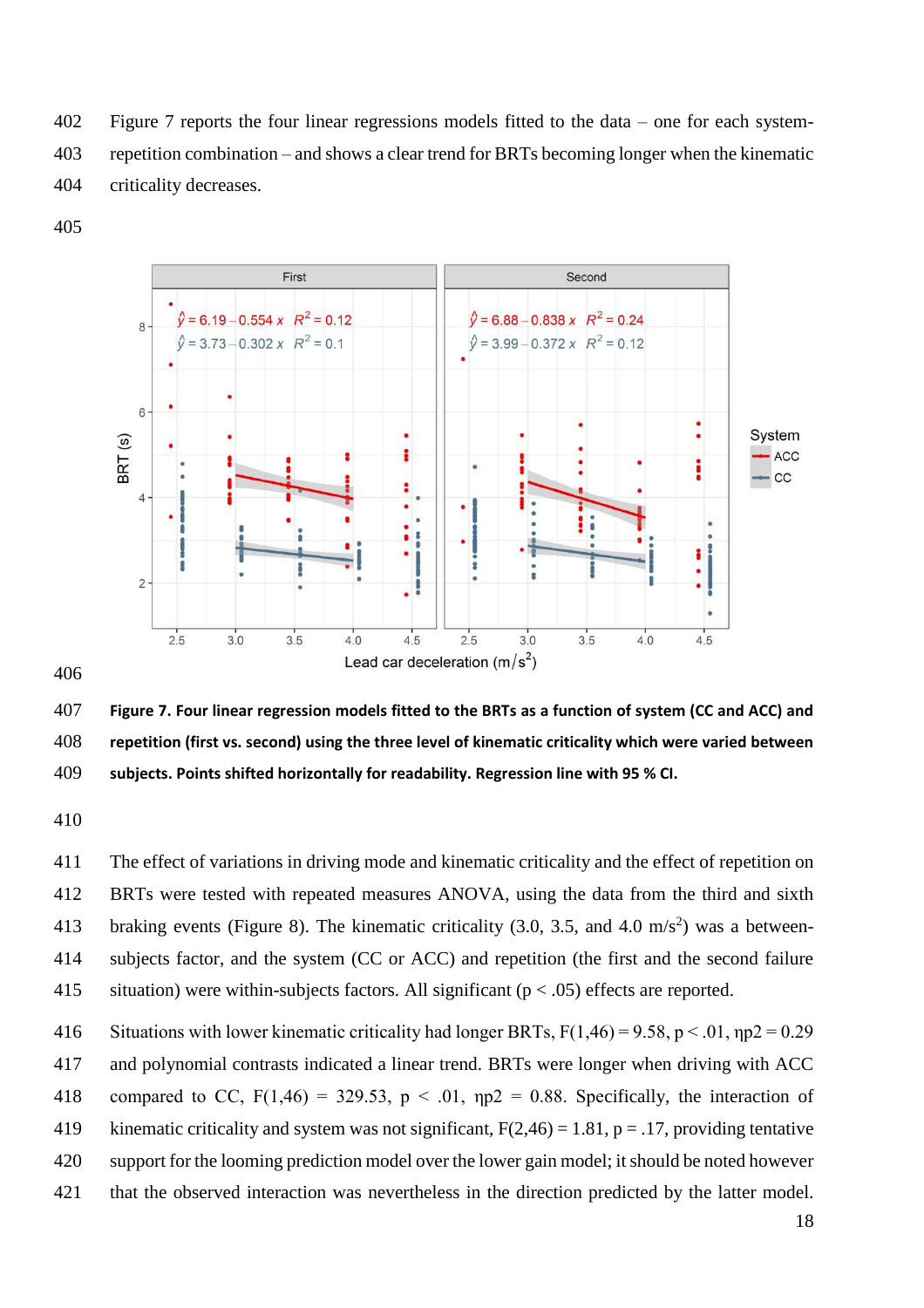422 The interaction between repetition and system was significant,  $F(1,46) = 5.81$ ,  $p = .02$ ,  $np2 =$ 423 0.11; with ACC, BRTs were longer in the first failure compared to the second one  $(p < .01)$ , 424 but with CC there was no significant difference. This suggests that, after the first failure, drivers 425 already expected that ACC may not function and were more prepared to intervene.

426 Figure 8 also reports the a priori average BRT predictions of the computational models 427 described in Section 2.2, together with the empirical data from the driving simulator study. The 428 a priori computational models, while reproducing a similar overall pattern of results, do not

429 accurately predict the absolute BRTs from the driving simulator study.

430



432 **Figure 8. BRTs obtained from the driving simulator study (empirical) and predicted by the a priori**  433 **computational models (a priori models) as a function of kinematic criticality (lead vehicle**  434 **deceleration values from 3.0 m/s2 to 4.0 m/s2), system (CC or ACC), and repetition (first vs. second).** 435 **For empirical data, Least Squares Means with 95% CIs based on the repeated measures ANOVA (see**  436 **3.2.) are shown.** 

437

#### 438 3.2.2 Subjective data

439 In the questionnaire filled in at the end of the driving simulator study, the participants were 440 required to provide an answer to the following query, regarding the performance of ACC: 441 "What was the first thing that alarmed you that there was a failure?" Most of the drivers (27 442 participants, 55.1% of the sample) realized that a failure occurred because the ACC did not 443 handle the situation as they expected, through appropriate initiation of braking. For example,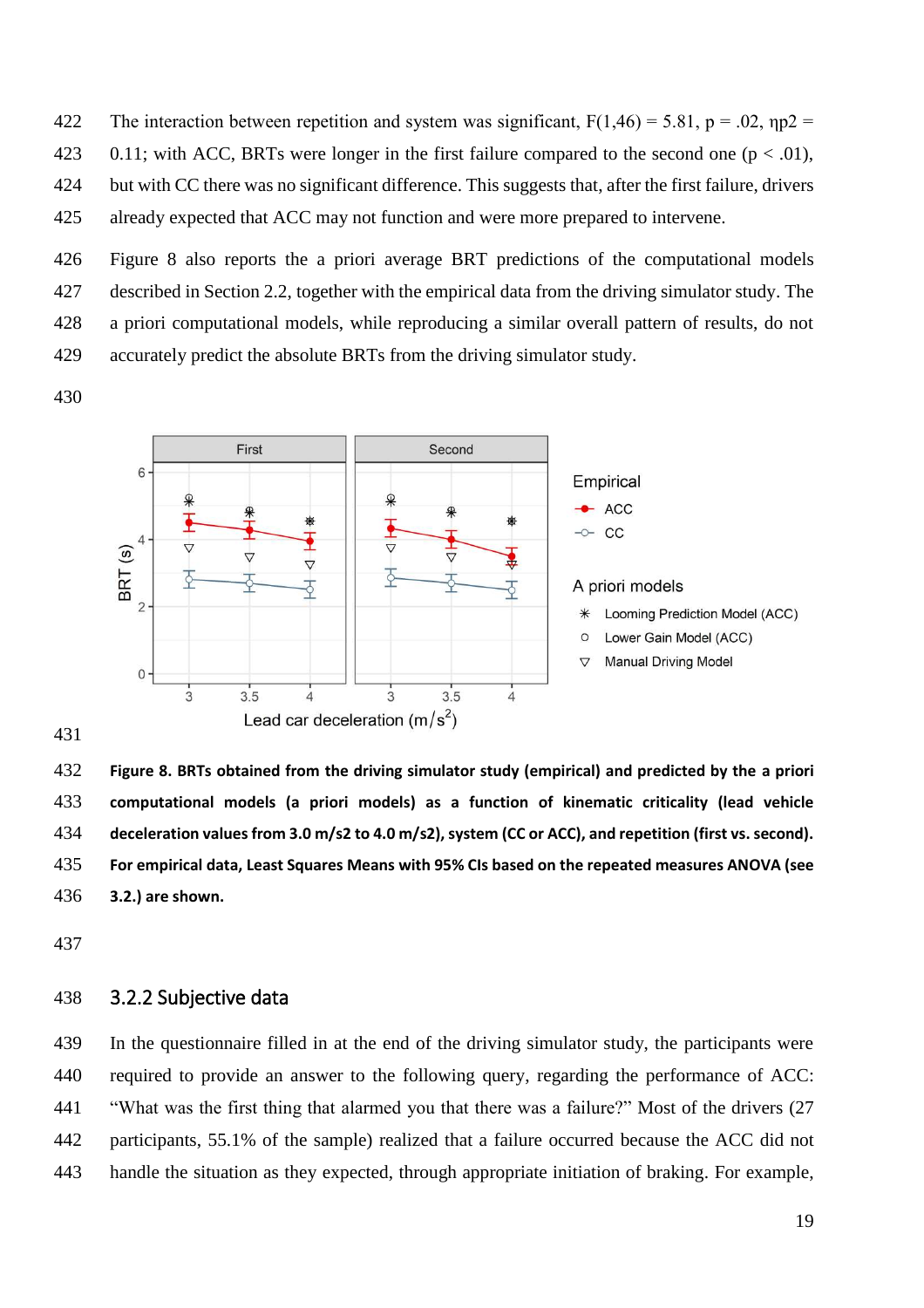444 the participants wrote "I didn't feel or hear the car decelerate, when I experienced it decelerate 445 before or where I would have chosen to start the process of decelerating" or "The distance 446 became shorter and the car didn't decelerate" or "The system tried to brake, but my reaction 447 was that the braking distance was too short." Besides, 12 participants (24.5% of the sample) 448 recognized the failure because the distance to the lead vehicle decreased more than they would 449 have expected, as stated in these replies: "I was too close to the car in front" or "The car in front 450 of me got closer too quickly" or "I approached the vehicle in front of me too fast." Finally, the 451 remaining participants did not notice a failure of the system (9 participants, 18,4% of the 452 sample) or identified a system failure different from the one simulated during the experiment 453 (1 participant, 2,0% of the sample).

454 Overall, the subjective data seem to provide support for the looming prediction model since 455 most of the drivers (55.1% of the sample) had expectations about the ACC deceleration or about 456 the ACC functionality to maintain a minimum distance to the lead vehicle, during the 457 emergency rear-end situations.

458

## 459 4. Fitting and comparison of the computational driver models

460 As reported in section 3.2.1, the a priori computational models do not accurately predict the 461 absolute BRTs from the driving simulator study. To yield better predictions of BRTs, and to 462 allow a detailed model comparison, the models were fitted to the driving simulator data. First, 463 the manual driving model was fitted to the data from driving with CC. Predictions for the ACC 464 condition could then be directly generated for the looming prediction model, retaining all the 465 parameters from the manual driving model fitted to the CC data. For the lower gain model 466 instead, the k parameter was refitted to the ACC data, while keeping the other parameters fixed 467 as in the manual driving model fitted to the CC data. Since a significant interaction effect 468 between repetition and system was found from the analyses of the driving simulator study, the 469 models were fitted only to the data from the first lead vehicle deceleration event per participant. 470 Also, only the scenarios in the range  $3.0 - 4.0$  m/s<sup>2</sup> were considered for the fitting given that 471 ACC failures occurred for those lead vehicle decelerations. Table 2 reports the values of the 472 parameters for the models fitted to the driving simulator data. In addition, Figure 9 shows the 473 distribution of BRTs predictions yielded by the three fitted models and the BRTs from the 474 driving simulator study, in the first repetition.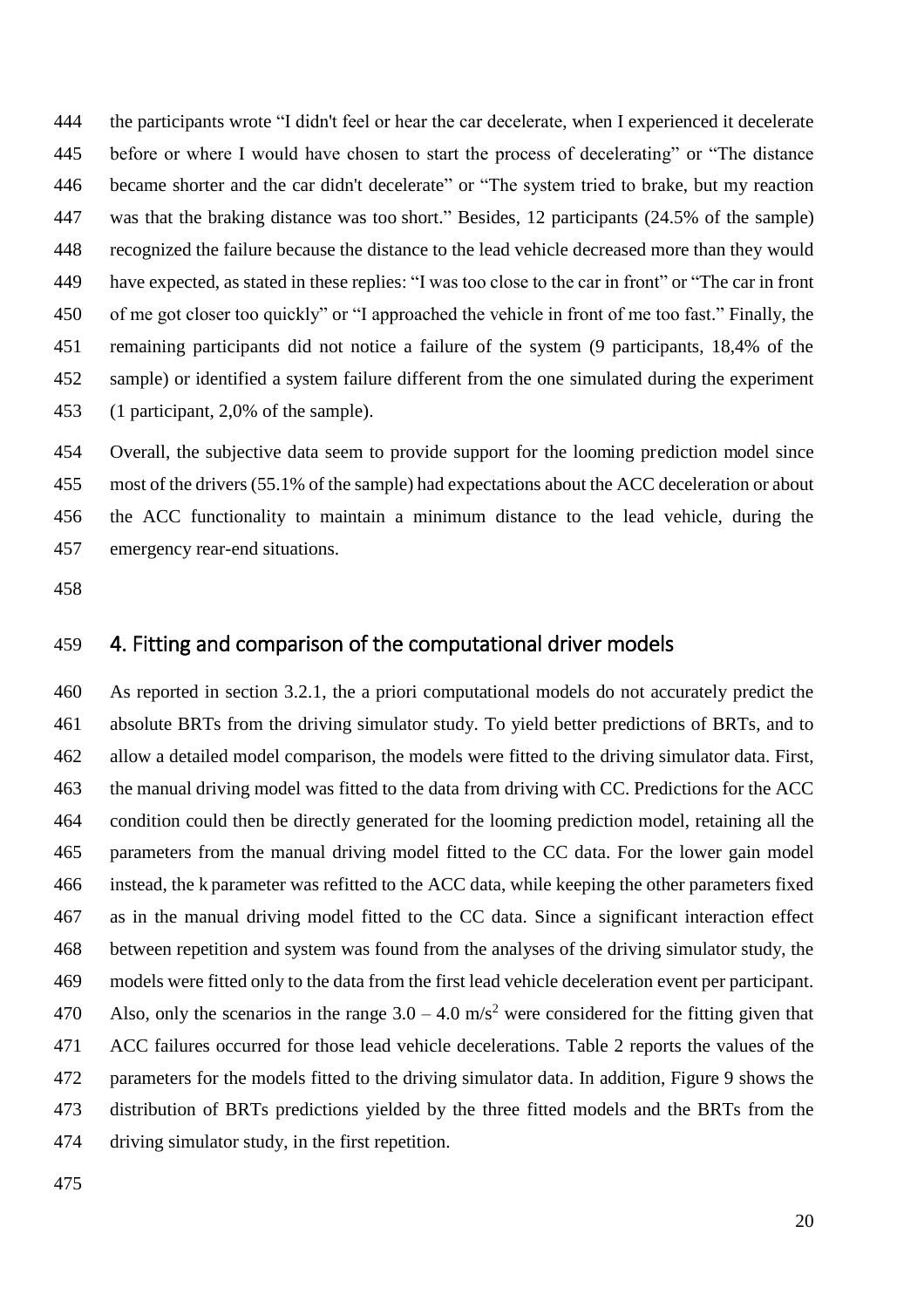476 **Table 2: Values of the parameters for the models fitted to the driving simulator data. The values in** 

|                                | <b>Values of model parameters</b> |       |      |  |  |
|--------------------------------|-----------------------------------|-------|------|--|--|
| <b>Model</b>                   |                                   | m     | σ    |  |  |
| Manual driving model (CC)      | 4.8                               | 0.025 | 0.16 |  |  |
| Looming prediction model (ACC) | 4.8                               | 0.025 | 0.16 |  |  |
| Lower gain model (ACC)         | 1.6                               | 0.025 | 0.16 |  |  |

477 **bold are free model parameters while the other values are fixed model parameters**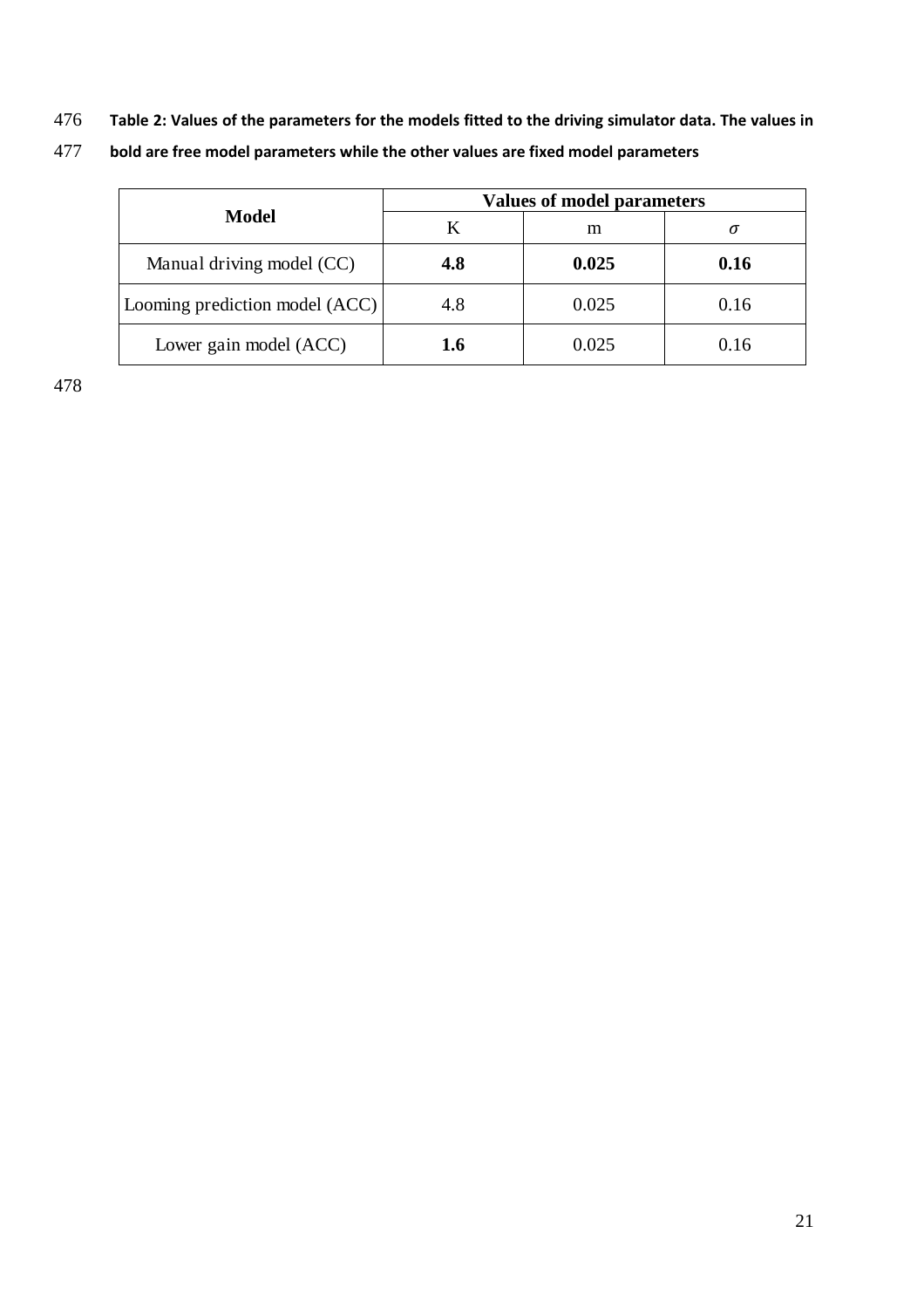

Lower Gain Model (ACC)

**Figure 9: Distribution (histograms) and average values (vertical lines) of BRTs from the driving simulator study and distributions of BRTs predicted by the fitted computational models (curves) as a function of kinematic criticality (deceleration values from 2.5 to 4.5 m/s<sup>2</sup> ) and system (CC or ACC). For the driving simulator data, only the first three events (the first encounter of each kinematic criticality) were included in the figure. Besides, the distributions of BRTs from the driving simulator study are not reported for deceleration values of 2.5 and 4.5 m/s<sup>2</sup> during driving with ACC, due to the small number of drivers braking.**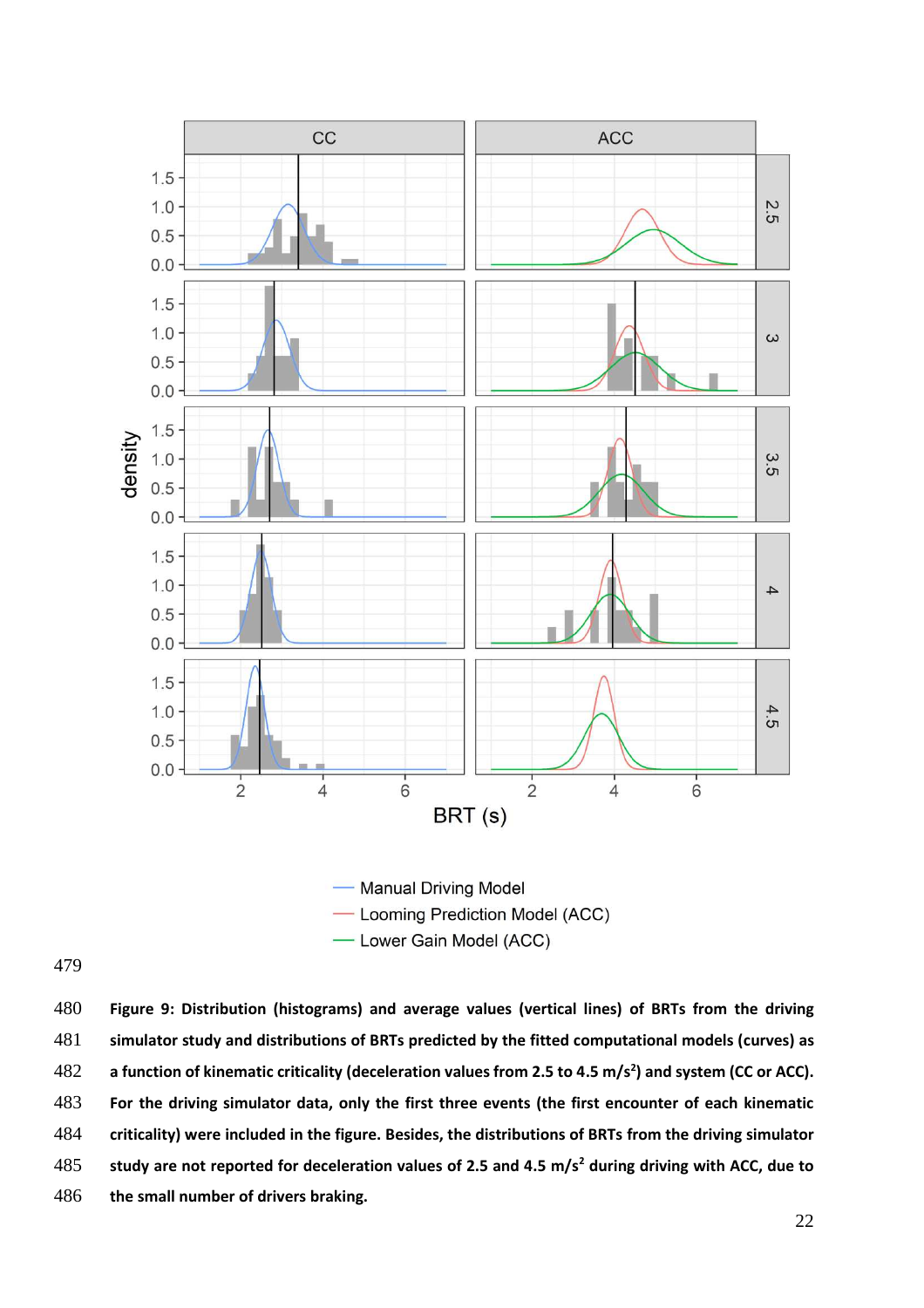487

488 Overall, it can be observed that: 1) the fitted manual driving model predicts relatively well the 489 BRT distributions during driving with CC, both in terms of average BRT and variability; 2) 490 both the fitted looming prediction model and the lower gain model predict relatively well the 491 average BRTs during driving with ACC, but both models, and especially the looming prediction 492 model, predict somewhat lower BRT variabilities than observed. From a comparison of the two 493 models by the Akaike Information Criterion (AIC; Akaike, 1973), the lower gain model had a 494 notable lower AIC (260.39) than the looming prediction model (266.40). Overall, the lower 495 gain model appears to predict better the increased variability of BRTs with ACC, and it had 496 also a lower AIC.; however, the lower gain model introduces an additional free parameter, 497 compared to the looming prediction model, and predicts a clear interaction effect between 498 kinematic criticality and automation mode, which was not confirmed by the driving simulator 499 data.

500

#### 501 5. Discussion

502 This paper presented novel kinematics-dependent computational driver models to predict BRTs 503 in rear-end critical scenarios during driving manually (manual driving model) and with ACC 504 (looming prediction model and lower gain model). The computational models were developed 505 as instances of the model described by Svärd et al. (2017) and assumed that drivers respond to 506 visual looming, reflecting the kinematics of the situation. Compared to previous models based 507 on visual looming (Flach et al., 2004; Markkula, 2014; Markkula et al., 2016; Markkula & 508 Engström, 2017; Engström et al., 2017; Venkatraman et al., 2016), the computational models 509 described in this paper assume that, in emergency rear-end situations, drivers react to 510 unexpected looming rather than to looming per se (Engström et al., 2018). Furthermore, our 511 computational models broaden previous work by providing a description of drivers' responses 512 not only during manual driving, but also during driving with ACC when the latter fails.

513 The predictions of the computational models yielded shorter BRTs with increase of kinematic 514 criticality for all models and a delay in BRTs during driving with ACC compared to driving 515 manually. In the models, this delay originated from a slower accumulation of looming 516 prediction error either due to drivers' expectations of ACC braking (looming prediction model), 517 in line with the framework of predictive processing (e.g., Clark, 2013; Clark, 2016; Friston et 518 al., 2010; Engström et al., 2018), or due to lower arousal (lower gain model) caused by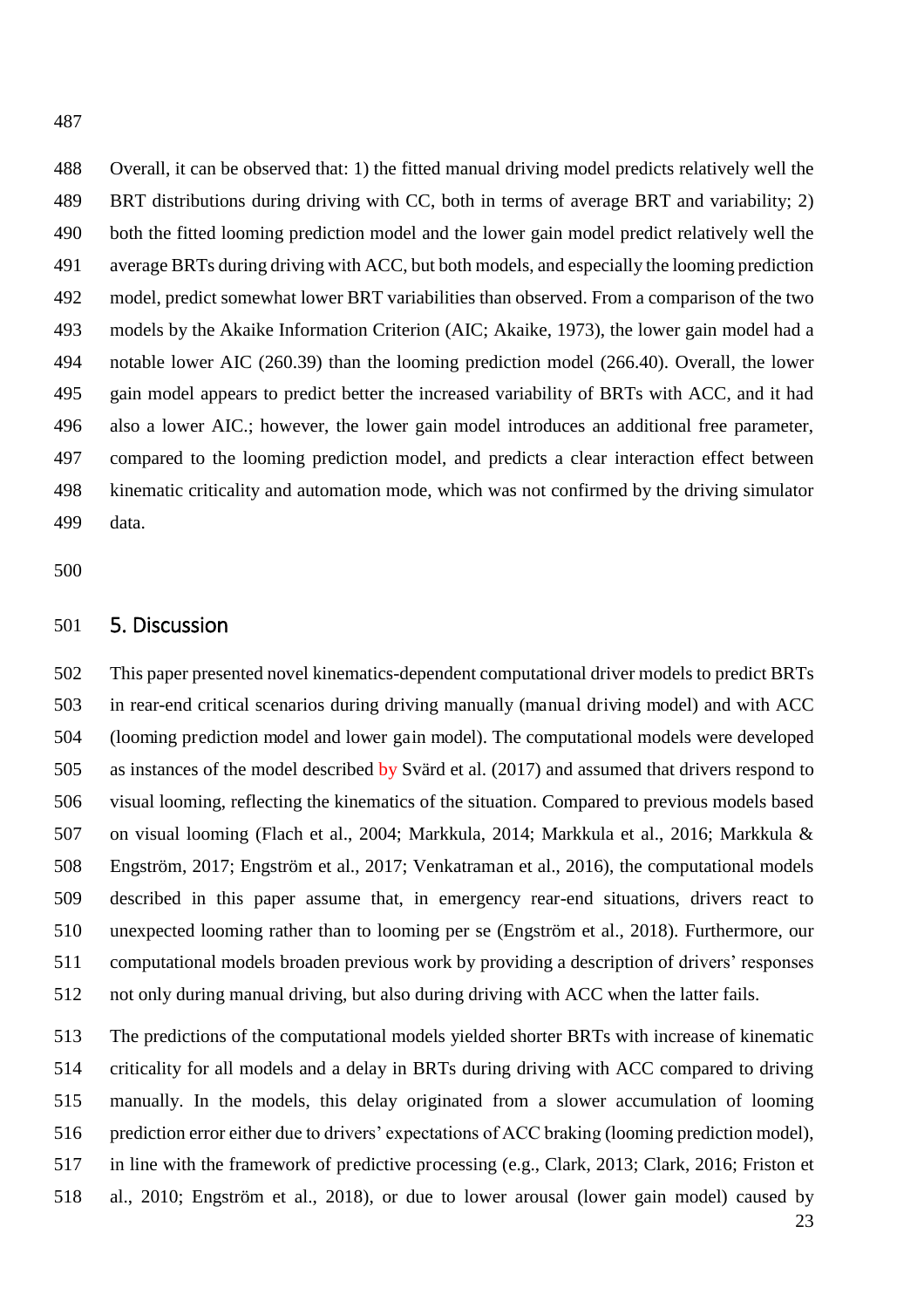519 monitoring of the ACC system, inducing passive fatigue (Desmond & Hancock, 2001; Greenlee 520 et al., 2018; Saxby et al., 2013; see also Markkula and Engström, 2017).

521 A driving simulator study was conducted to test the predictions of the computational driver 522 models: 49 participants drove with CC and ACC and experienced six critical events where the 523 lead vehicle braked with different levels of decelerations. In two of the six events, the ACC 524 failed and, therefore, the drivers were expected to take back control from the system. The results 525 of the driving simulator study confirmed the predictions of the computational driver models:

- 526 The BRTs significantly decrease with higher levels of kinematic criticality, both during 527 driving with CC and ACC. This outcome is in line with previous research (Markkula, 528 2014; Markkula et al., 2016; Markkula & Engström, 2017; Engström et al., 2017; 529 Venkatraman et al., 2016) but shows for the first time this phenomenon in silent failures 530 of automation.
- 531 The BRTs are significantly longer during driving with ACC compared to driving with 532 CC. However, the a priori models' BRTs predictions were longer than the ones observed 533 in the driving simulator study, with this difference ranging between 0.7 and 0.9 seconds. 534 This difference could possibly be explained by the fact that the previous experiments 535 used to parameterize the manual driving model (Engström et al., 2010; Ljung Aust et 536 al., 2012; Markkula et al., 2013; Markkula et al., 2016; Nilsson et al., 2018) had different 537 driving conditions. Most notably, these past studies only considered BRTs for 538 unexpected lead vehicle events, whereas the present driving simulator study had 539 repeated scenario exposures, for which response times are known to be reduced (Lee et 540 al., 2002; Ljung Aust et al., 2013). Also, in past studies, the critical scenario was 541 different (lead vehicle braking after cutting in), the manual driving was performed 542 without CC, and the considered lead vehicle decelerations were also higher compared 543 to the current driving simulator study.

544 The subjective data collected after the rides in the driving simulator suggest that most of the 545 drivers reacted, during the emergency rear-end situations, due to a mismatch between the 546 expected and the perceived visual cues, when the silent failure of ACC occurred: the drivers 547 expected the ACC to brake and/or maintain a constant time headway (referred as 'distance' by 548 the participants) to the lead vehicle but the visual cues perceived from the environment revealed 549 to the drivers that "The distance became shorter and the car didn't decelerate." This outcome 550 might provide support for the looming prediction model since the drivers seemed to embody a 551 generative model of ACC working principle, although probably still a basic one considered the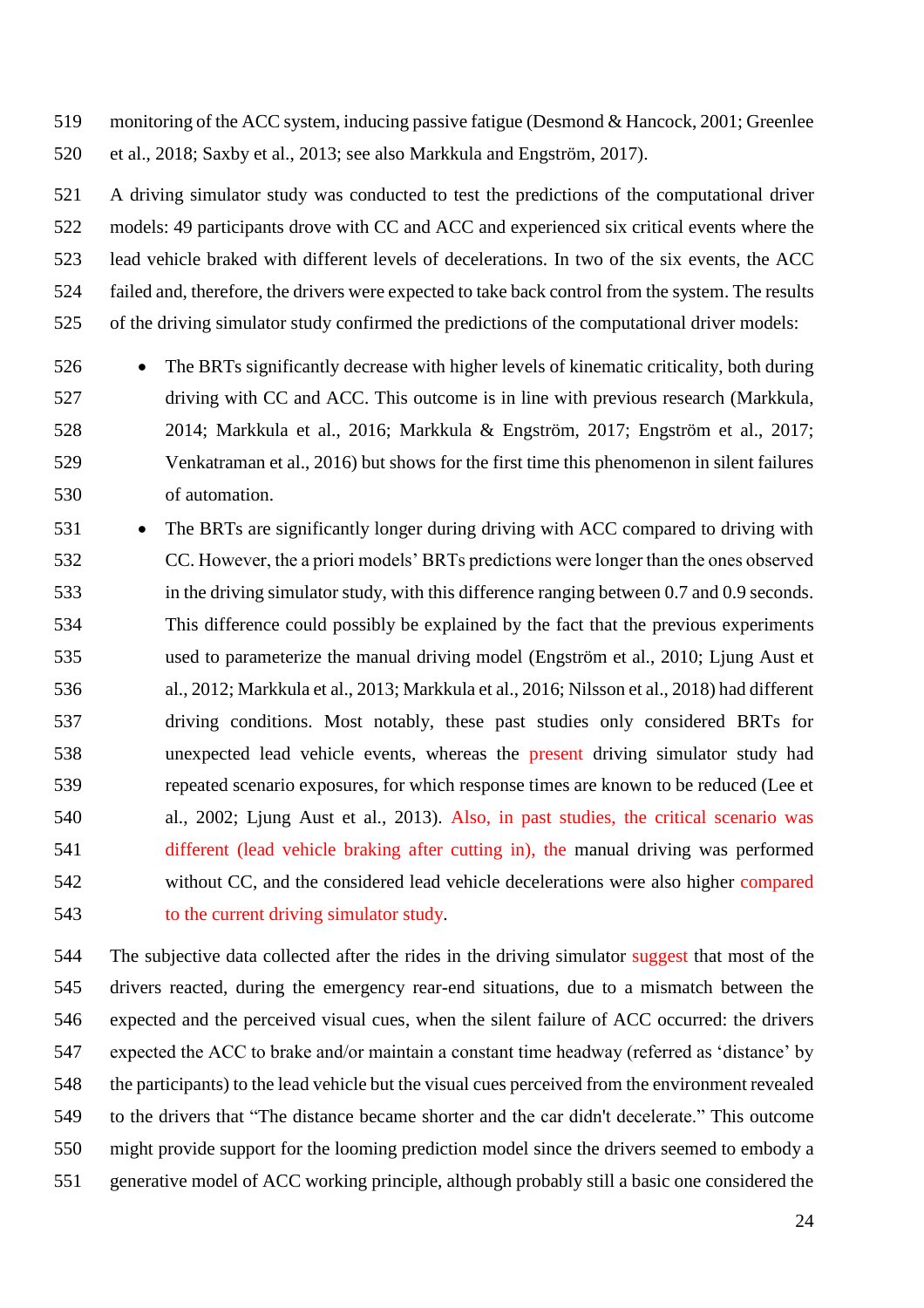552 short experience in driving with the system. Besides, it underlines the importance of appropriate 553 drivers' prediction/expectation about the actions (e.g. braking or steering) undertaken by 554 automated driving systems or driving automation systems (Engström et al., 2018; Victor et al., 555 2018).

556 The models were directly fitted to the data from the driving simulator study and were found to 557 capture relatively well the observed BRT distributions. According to the AIC model 558 comparison, the lower gain model was preferable to the looming prediction model, seemingly 559 mainly due to the latter model predicting too low BRT variabilities. However, this should not 560 be taken as strong evidence that the underlying cause for the BRT delay in ACC driving was 561 reduced arousal in this study. Driver arousal was not experimentally measured during the 562 driving simulator study, and the re-fitting of the gain parameter does introduce additional model 563 flexibility. In comparison, arguably a more striking finding was that the looming prediction 564 model was able to predict the average BRTs directly from the manual driving model fitted to 565 the CC data, without any re-fitting of parameters. If nothing else, this property of the looming 566 prediction model may be considered an applied advantage. It should be noted that, in our 567 tests, the looming prediction model was also potentially disadvantaged to some extent by 568 the assumption that the driver has a perfect generative model of the looming profile generated 569 by ACC. Indeed, variability in drivers' looming prediction accuracy could help explain the 570 larger BRT variability in the observed data, compared to the looming prediction model's BRTs. 571 As mentioned, the subjective responses from the participants also aligned well with the looming 572 prediction model. It is also worth noting that – although we described two different models, 573 testing distinct explanatory mechanisms – the two models are not mutually exclusive and may 574 be combined in future studies.

575 Overall, the present study provided new insights into driver braking reactions in rear-end 576 critical situations originated by automation failures. The key novel contribution of the present 577 paper is the proposal of two computational driver models, parametrized based on driving 578 simulator data, which were both found to be capable of accounting for the delay in drivers' 579 responses to silent ACC failures, compared to driving with CC. These models can then be 580 applied in computer simulations aiming to assess the safety benefits of active safety systems or 581 automated driving (Bärgman et al., 2017; Kusano & Gabler, 2012; McLaughin et al., 2008).

582 The current study has some limitations. Due to the experimental settings and repeated braking 583 events always occurring at the one-lane section of the road, the participants may have had 584 increased expectancy for lead vehicle braking on these road sections. In addition, all the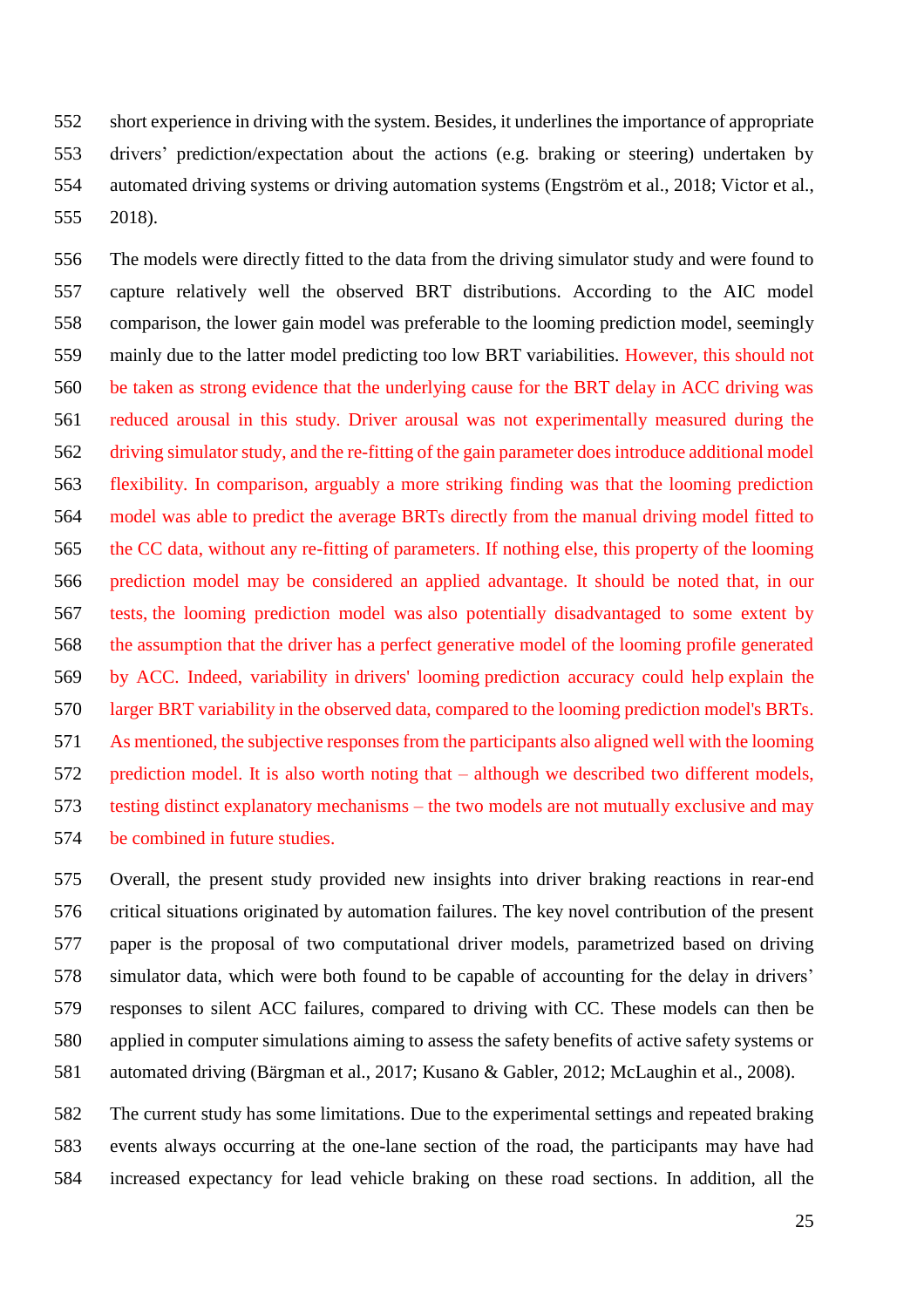585 participants had experienced the CC drive with critical braking events before ACC failures, 586 likely priming the drivers for such events. Due to these limitations, the models might 587 underestimate the delay in response during driving with ACC compared to driving with CC. 588 Besides, during the driving simulator study, the participants were prevented from avoiding the 589 lead vehicle through steering, by the physical barrier on the left side. Therefore, the models 590 presented in this paper consider only braking – and not steering – as possible drivers' avoidance 591 maneuver to the lead vehicle braking. Also, the exposure to driving with ACC in the driving 592 simulator was very brief before experiencing the silent failure of the system: such a short time 593 might have not been sufficient to induce a decrease of arousal in the participants. Hence, 594 additional studies – not least naturalistic driving studies – are needed to further test the lower 595 gain model, as well as the looming prediction model, in situations where drivers are exposed to 596 a failure after long-term use of the system. Furthermore, the models assessing BRTs to rear-597 end critical scenarios during driver assistance mode are solely valid for situations in which 598 there is a silent failure of the system. Future work should address how drivers would react in 599 the same scenario when a warning (e.g. auditory HMI warning) is provided, to inform the 600 drivers about a performance-relevant system failure. Finally, the models assessing BRTs to 601 rear-end critical scenarios during driver assistance mode did not include kinesthetic cues (e.g. 602 ACC deceleration). Morando et al. (2016) and Fancher et al. (1998) showed that drivers 603 perceive the longitudinal deceleration of ACC in emergency rear-end situations as a cue to 604 direct their gaze towards the forward roadway. Future models describing BRTs in unexpected 605 emergency rear-end situations – originated by functional limitations of ADS (level 3) or driving 606 automation systems (level 1 and level 2) – should incorporate kinesthetic cues, especially in 607 situations where drivers are not looking ahead and might miss visual cues associated to the lead 608 vehicle deceleration.

609

#### 610 Key points

611 • Three computational driver models were described and applied in simulations to predict 612 BRTs in rear-end critical scenarios, induced by different levels of lead vehicle 613 deceleration: one manual driving model to predict BRTs during manual driving (or 614 during driving with CC) and one looming prediction model and one lower gain model 615 to predict BRTs during driving with ACC. The looming prediction model assumes that 616 drivers embody a generative model of ACC while the lower gain model assumes that 617 drivers' arousal decreases due to monitoring of the automated system.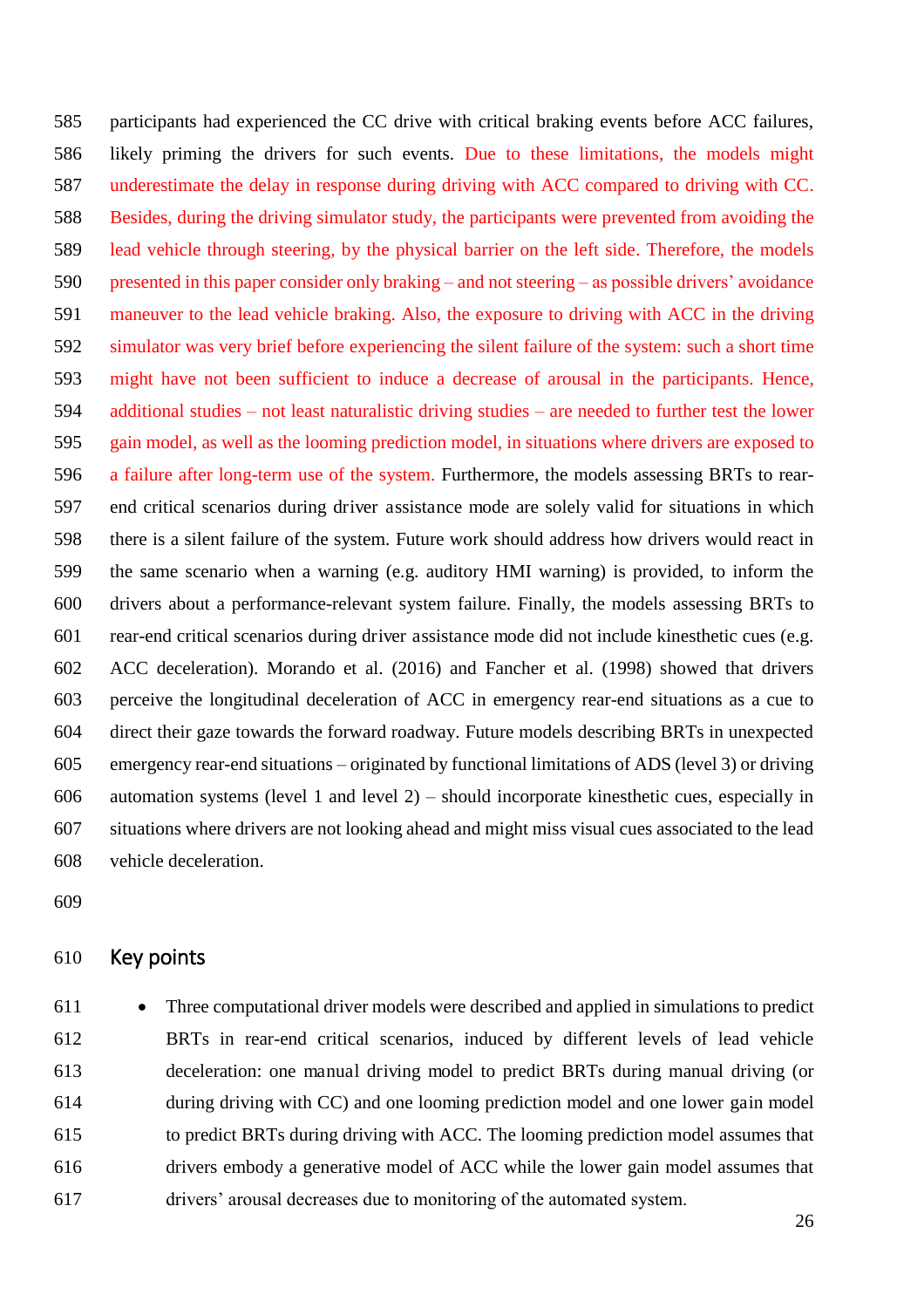618 • A driving simulator study was conducted with 49 participants to test the predictions of 619 BRTs issued by the three computational driver models. The study confirmed the 620 predictions of the models: BRTs were significantly shorter with an increase in kinematic 621 criticality, both during driving with CC and ACC and BRTs were significantly delayed 622 when driving with ACC compared to driving with CC. However, the predicted BRTs 623 were longer than the ones observed in the study and, for this reason, a fitting of the 624 models to the data from the driving simulator study was performed.

- 625 Both the fitted looming prediction model and the lower gain model predicted well the 626 BRTs obtained from the driving simulator study in the chosen range of lead vehicle 627 decelerations. Although the lower gain model performs better based on the Akaike 628 Information Criterion (AIC), the looming prediction model has the advantage of being 629 able to predict the average BRTs, directly using parameters of the model fitted to the 630 CC driving data.
- 631 The models resulting from this study can have application in computer simulations 632 aiming to assess the safety benefits of active safety systems or automated driving.
- 633

#### 634 References

- 635 Akaike, H. (1973). Information theory as an extension of the maximum likelihood principle.
- 636 In: Petrov, B.N., Csaki, F. (Eds.),  $2<sup>nd</sup>$  International Symposium on Information Theory. 637 Budapest, pp. 267–281.
- 638 Barrett, G. V. (1968). Feasibility of studying driver reaction to sudden pedestrian emergencies 639 in an automobile simulator. Human Factors, 10(1), 19-26.
- 640 Bärgman, J., Boda, C. N., & Dozza, M. (2017). Counterfactual simulations applied to SHRP2 641 crashes: The effect of driver behavior models on safety benefit estimations of intelligent 642 safety systems. Accident Analysis & Prevention, 102, 165-180.
- 643 Blommer, M., Curry, R., Swaminathan, R., Tijerina, L., Talamonti, W., & Kochhar, D. (2017).
- 644 Driver brake vs. steer response to sudden forward collision scenario in manual and 645 automated driving modes. Transportation research part F, 45, 93-101.
- 646 Clark, A. (2013). Whatever Next? Predictive Brains, Situated Agents, and the Future of 647 Cognitive Science. Behavioral and Brain Sciences, 36(3): 181–204.
- 648 Clark, A. (2016). Surfing Uncertainty. Oxford: Oxford University Press.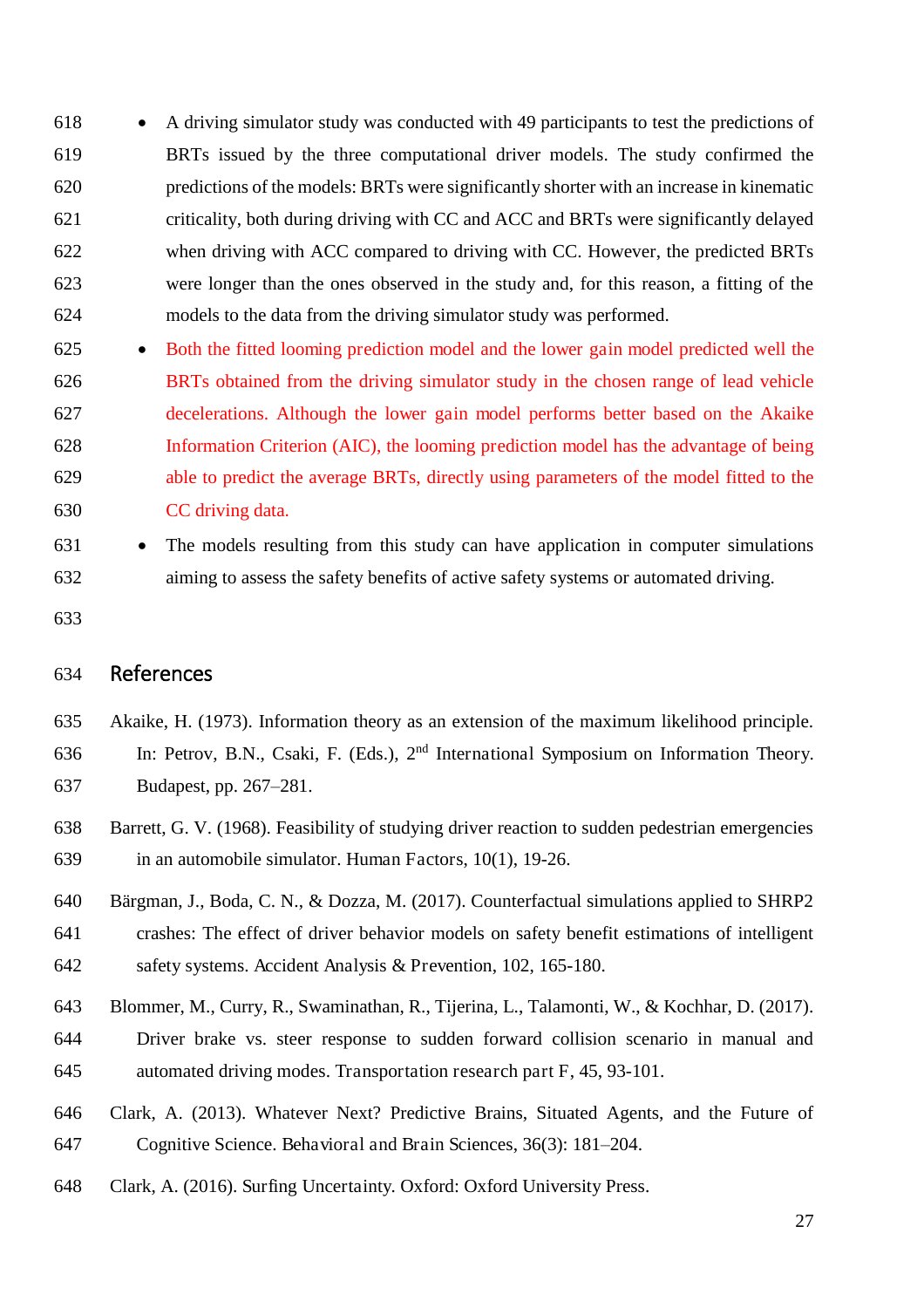- 649 Desmond, P. A., & Hancock, P. A. (2001). Active and passive fatigue states. In P. A. Hancock 650 & P. A. Desmond (Eds.), Human factors in transportation. Stress, workload, and 651 fatigue (pp. 455-465). Mahwah, NJ, US: Lawrence Erlbaum Associates Publishers.
- 652 Dikmen, M., & Burns, C. M. (2016). Autonomous Driving in the Real World: Experiences with 653 Tesla Autopilot and Summon. In Proceedings of the 8th International Conference on 654 Automotive User Interfaces and Interactive Vehicular Applications. Ann Arbor, Michigan, 655 USA, October 24-26, 2016.
- 656 Engström, J. (2010). Scenario criticality determines the effects of working memory load on 657 brake response time. In J. Krems, T. Petzoldt, & M. Henning (Eds.), Proceedings of the 658 European Conference on Human Centred Design for Intelligent Transport Systems (pp. 25– 659 36). Lyon, France: HUMANIST.
- 660 Engström, J., Ljung Aust, M., & Viström, M. (2010). Effects of working memory load and 661 repeated scenario exposure on emergency braking performance. Human Factors, 52, 551– 662 559.
- 663 Engström, J., Markkula, G., & Merat, N. (2017). Modeling the effect of cognitive load on driver 664 reactions to a braking lead vehicle: A computational account of the cognitive control 665 hypothesis. Paper presented at the 5th International Conference of Driver Distraction and 666 Inattention. Paris, France, March 20-22, 2017.
- 667 Engström, J., Bärgman, J., Nilsson, D., Seppelt, B., Markkula, G., Bianchi Piccinini, G. F., & 668 Victor, T. (2018). Great expectations: A predictive processing account of automobile 669 driving. Theoretical Issues in Ergonomics Science, 19(2), 156-194.
- 670 Fambro, D., Koppa, R., Picha, D., & Fitzpatrick, K. (1998). Driver perception-brake response 671 in stopping sight distance situations. Transportation Research Record: Journal of the 672 Transportation Research Board, (1628), 1-7.
- 673 Fancher, P., Ervin, R., Sayer, J., Hagan, M., Bogard, S., Bareket, Z., Haugen, J., (1998). 674 Intelligent cruise control field operational test. Final report (DOT HS 808 849).
- 675 Field, A. 2009. Discovering statistics using SPSS. SAGE Publication.
- 676 Flach, J. M., Smith, M. R., Stanard, T., & Dittman, S. M. (2004). Collisions: Getting them under 677 control. Advances in psychology, 135, 67-91.
- 678 Friston, K. J. (2010). The Free-energy Principle: A Unified Brain Theory? Nature Reviews 679 Neuroscience, 11(2): 127–138.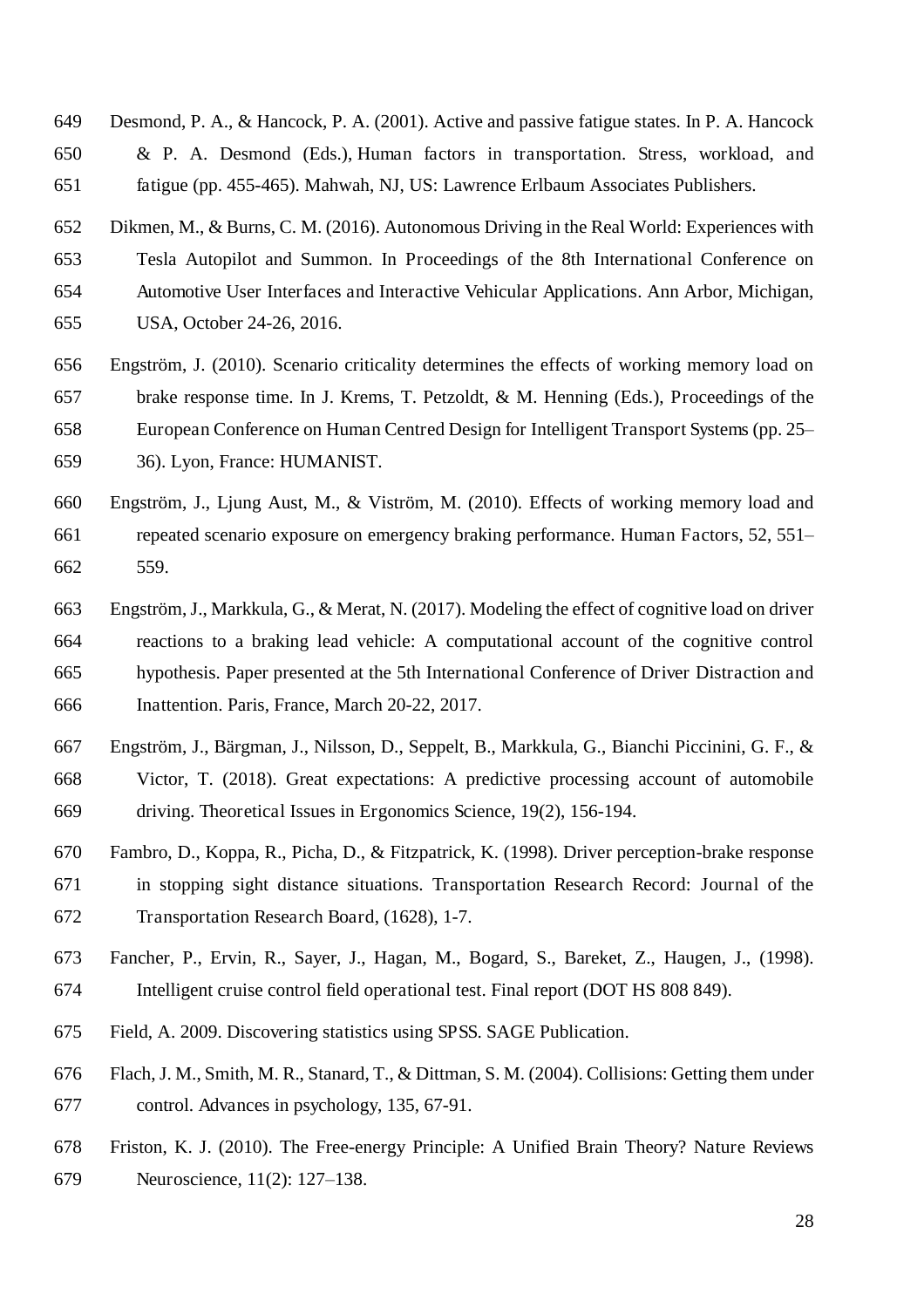- 680 Gold, C., Happee, R., & Bengler, K. (2018). Modeling take-over performance in level 3 681 conditionally automated vehicles. Accident Analysis & Prevention, 116, 3-13.
- 682 Green, M. (2000). How long does it take to stop? Methodological analysis of driver perception-683 brake times. Transportation Human Factors, 2(3), 195–216.
- 684 Greenlee, E. T., DeLucia, P. R., & Newton, D. C. (2018). Driver vigilance in automated 685 vehicles: hazard detection failures are a matter of time. Human factors, 60(4), 465-476
- 686 Hendricks, D. L., Fell, J. C., & Freedman, M. (2001). The relative frequency of unsafe driving 687 acts in serious traffic crashes. Final Report of the National Highway Traffic Safety 688 Administration.
- 689 Jamson, A. H., Merat, N., Carsten, O. M., & Lai, F. C. (2013). Behavioural changes in drivers 690 experiencing highly-automated vehicle control in varying traffic conditions. Transportation 691 research part C: emerging technologies, 30, 116-125.
- 692 Jansson, J., Sandin J., Augusto, B., Fischer, M., Blissing, B., & Källgren, L. (2014). Design and 693 performance of the VTI SIM IV. In Proceedings of the 2014 Driving Simulation 694 Conference. Paris, France, September 4-5, 2014.
- 695 Jepma, M., Wagenmakers, E., Band, G. P. H., & Nieuwenhuis, S. (2008). The Effects of 696 Accessory Stimuli on Information Processing: Evidence from Electrophysiology and a 697 Diffusion Model Analysis. Journal of Cognitive Neuroscience, 21(5), 847–864.
- 698 Kusano, K. D., & Gabler, H. C. (2012). Safety benefits of forward collision warning, brake 699 assist, and autonomous braking systems in rear-end collisions. IEEE Transactions on 700 Intelligent Transportation Systems, 13(4), 1546-1555.
- 701 Lee, D.N. (1976). A theory of visual control of braking based on information about time-to-702 collision. Perception, 5, 437–459.
- 703 Lee, J. D., McGehee, D. V, Brown, T. L., & Reyes, M. L. (2002). Collision warning timing, 704 driver distraction, and driver response to imminent rear-end collisions in a high-fidelity 705 driving simulator. Human Factors: The Journal of the Human Factors and Ergonomics 706 Society, 44(2), 314–335.
- 707 Ljung Aust, M., Engström, J., & Viström, M. (2013). Effects of forward collision warning and 708 repeated event exposure on emergency braking. Transportation Research Part F, 18, 34– 709 46.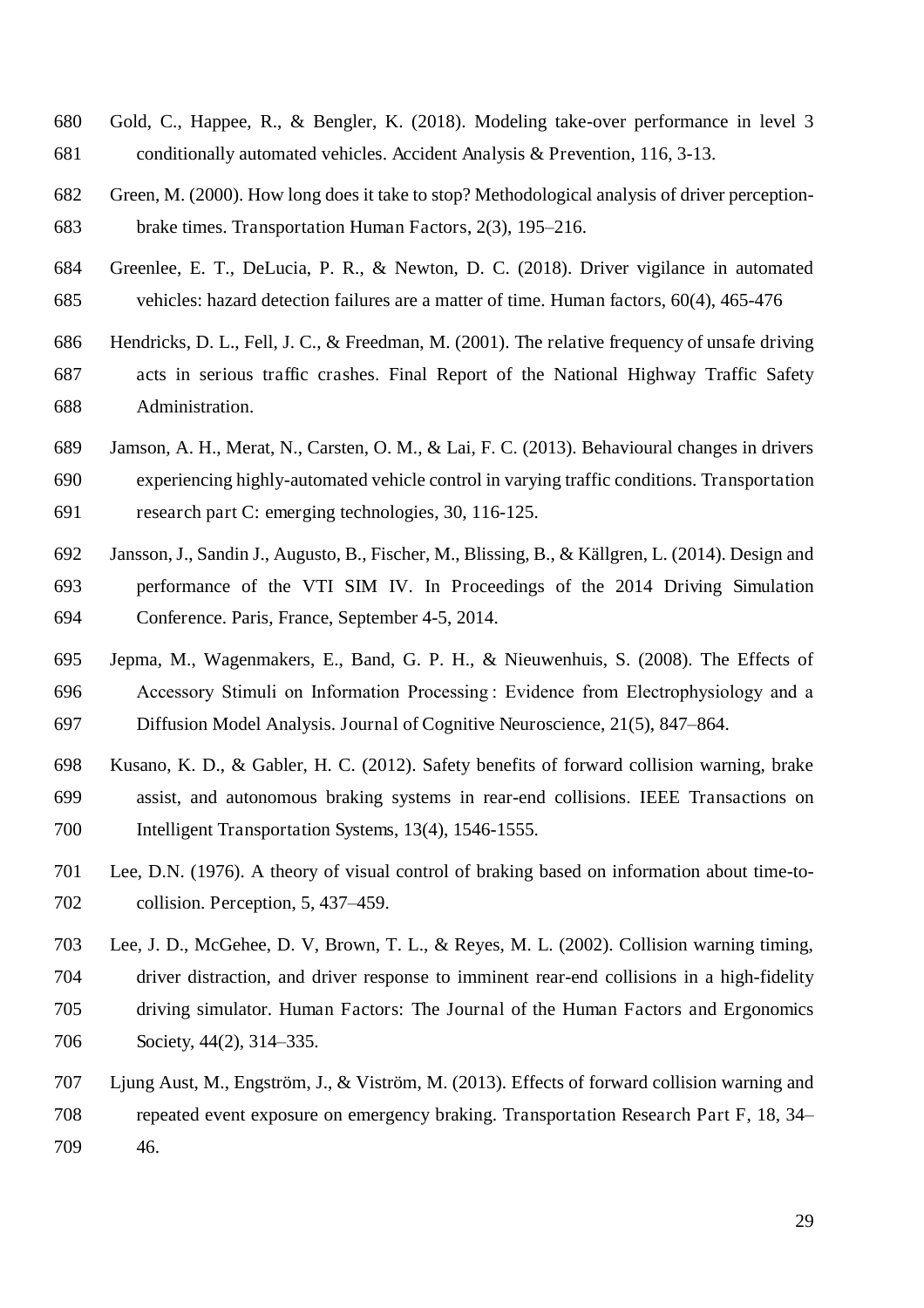- 710 Markkula, G., Benderius, O., Wolff, K., Wahde, M. (2013). Effects of experience and electronic 711 stability control on low friction collision avoidance in a truck driving simulator. Accident 712 Analysis and Prevention, 50, 1266–1277.
- 713 Markkula, G. (2014). Modeling driver control behavior in both routine and near-accident  $714$  driving. In Proceedings of the  $58<sup>th</sup>$  Annual Meeting of Human Factors and Ergonomics 715 Society. Chicago, Illinois, USA, October 27–31, 2014
- 716 Markkula, G., Engström, J., Lodin, J., Bärgman, J., & Victor, T. (2016a). A Farewell to Brake 717 Reaction Times? Kinematics-dependent Brake Response in Naturalistic Rear-end 718 Emergencies. Accident Analysis and Prevention, 95, 209–226.
- 719 Markkula, G., Lodin, J., & Wells, P. (2016b). The many factors affecting near-collision driver 720 response: A simulator study and a computational model. Unpublished manuscript.
- 721 Markkula, G., & Engström. J. (2017). Simulating effects of arousal on lane keeping: Are 722 drowsiness and cognitive load opposite ends of a single spectrum? Abstract presented at the 723 10th International Conference on Managing Fatigue. San Diego, CA, March 20-23, 2017.
- 724 Markkula, G., Boer, E., Romano, R., & Merat, N. (2018). Sustained sensorimotor control as 725 intermittent decisions about prediction errors: Computational framework and application to 726 ground vehicle steering. Biological cybernetics, 112(3), 181-207.
- 727 McLaughlin, S. B., Hankey, J. M., & Dingus, T. A. (2008). A method for evaluating collision 728 avoidance systems using naturalistic driving data. Accident Analysis & Prevention, 40(1), 729 8-16.
- 730 Morando, A., Victor, T., & Dozza, M. (2016). Drivers anticipate lead-vehicle conflicts during 731 automated longitudinal control: sensory cues capture driver attention and promote 732 appropriate and timely responses. Accident Analysis & Prevention, 97, 206-219.
- 733 Muttart, J. W. (2003). Development and evaluation of driver response time predictors based 734 upon meta analysis. SAE Technical Paper 2003-01-0885.
- 735 Muttart, J. W. (2005). Quantifying driver response times based upon research and real life data. 736 Proceedings of the Third International Driving Symposium on Human Factors in Driver 737 Assessment, Training and Vehicle Design, pp. 9-17
- 738 Nilsson, E., Ljung Aust, M., Engström, J., Svanberg, B., Lindén, P., Walletun, L., & Victor, T. 739 (2017). The effects of cognitive load on response time in unexpected lead vehicle braking 740 scenarios and the Detection Response Task (DRT). Unpublished manuscript.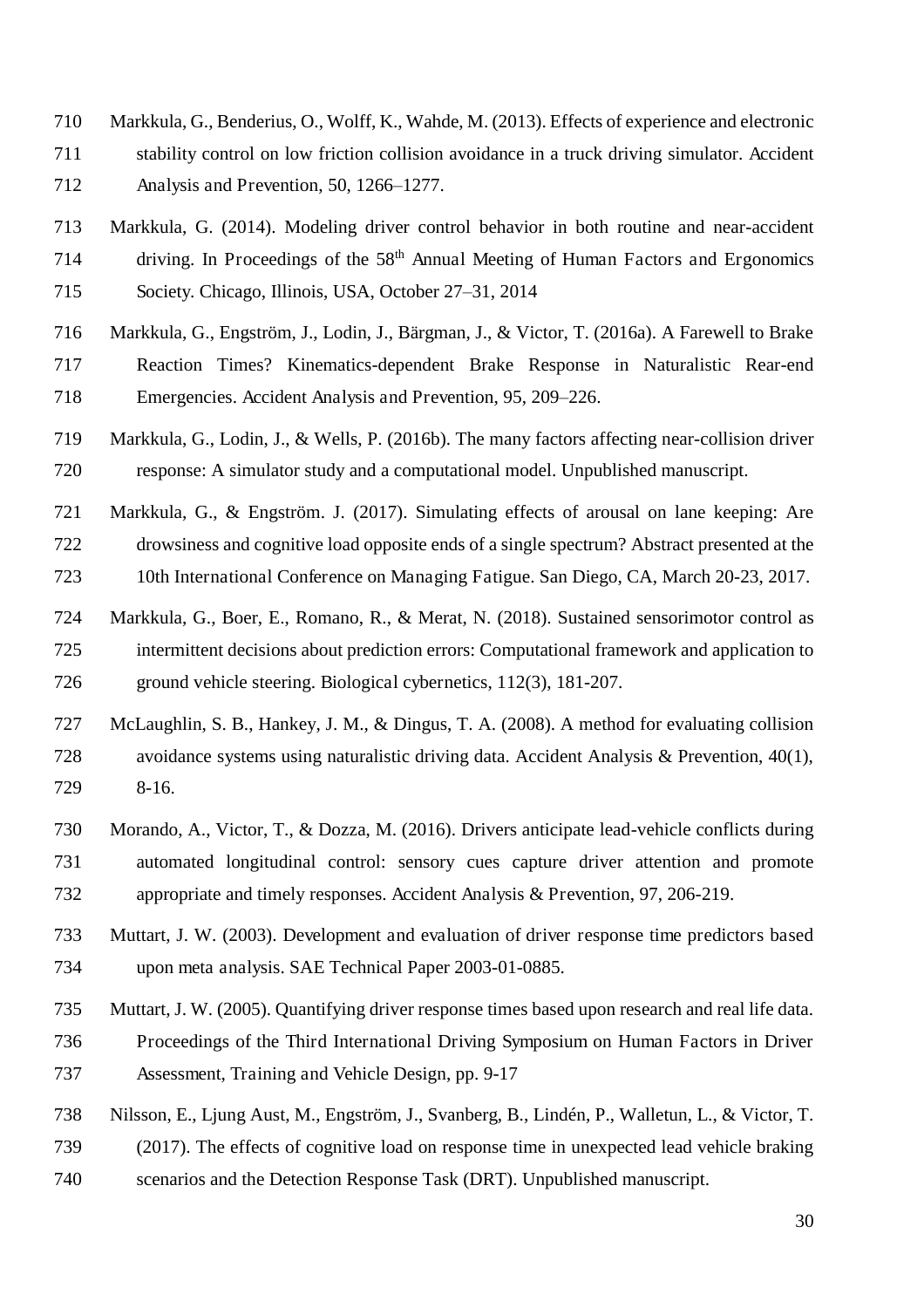- 741 Olson, P. L., & Sivak, M. (1986). Perception-response time to unexpected roadway hazards. 742 Human Factors, 28(1), 91–96.
- 743 Olson, P. L. (1989). Driver Perception Response Time. Society of Automotive Engineers, 744 Technical Report 890731.
- 745 Payre, W., Cestac, J., & Delhomme, P. (2016). Fully automated driving: impact of trust and 746 practice on manual control recovery. Human factors, 58(2), 229-241.
- 747 Ratcliff, R., & Van Dongen, H. P. A. (2011). Diffusion model for one-choice reaction-time
- 748 tasks and the cognitive effects of sleep deprivation. Proceedings of the National Academy 749 of Sciences, 108(27), 11285–11290.
- 750 Reimer, B., Pettinato, A., Fridman, L., Lee, J., Mehler, B., Seppelt, B., et al. (2016). Behavioral

751 Impact of Drivers' Roles in Automated Driving. In Proceedings of the 8th International 752 Conference on Automotive User Interfaces and Interactive Vehicular Applications. Ann 753 Arbor, Michigan, USA, October 24-26, 2016.

- 754 SAE (2018). Taxonomy and Definitions for Terms Related to Driving Automation Systems for 755 On-Road Motor Vehicles. Standard J3016, Revised version, June 2018.
- 756 Saxby, D. J., Matthews, G., Warm, J. S., Hitchcock, E. M., & Neubauer, C. (2013). Active and 757 passive fatigue in simulated driving: Discriminating styles of workload regulation and their 758 safety impacts. Journal of experimental psychology: applied, 19(4), 287.
- 759 Seppelt, B. D., & Lee, J. D. (2015). Modeling driver response to imperfect vehicle control 760 automation. Procedia Manufacturing, 3, 2621-2628.
- 761 Skottke, E. M., Debus, G., Wang, L., & Huestegge, L. (2014). Carryover effects of highly 762 automated convoy driving on subsequent manual driving performance. Human Factors, 763 56(7), 1272-1283.
- 764 Stoner, H. A., Fisher, D. L., & Mollenhauer, M. (2011). Simulator and scenario factors 765 influencing simulator sickness. In Handbook of Driving Simulation for Engineering, 766 Medicine and Psychology. CRC Press, Boca Raton, United States.
- 767 Strand, N., Nilsson, J., Karlsson, I. M., & Nilsson, L. (2014). Semi-automated versus highly 768 automated driving in critical situations caused by automation failures. Transportation 769 research part F, 27, 218-228.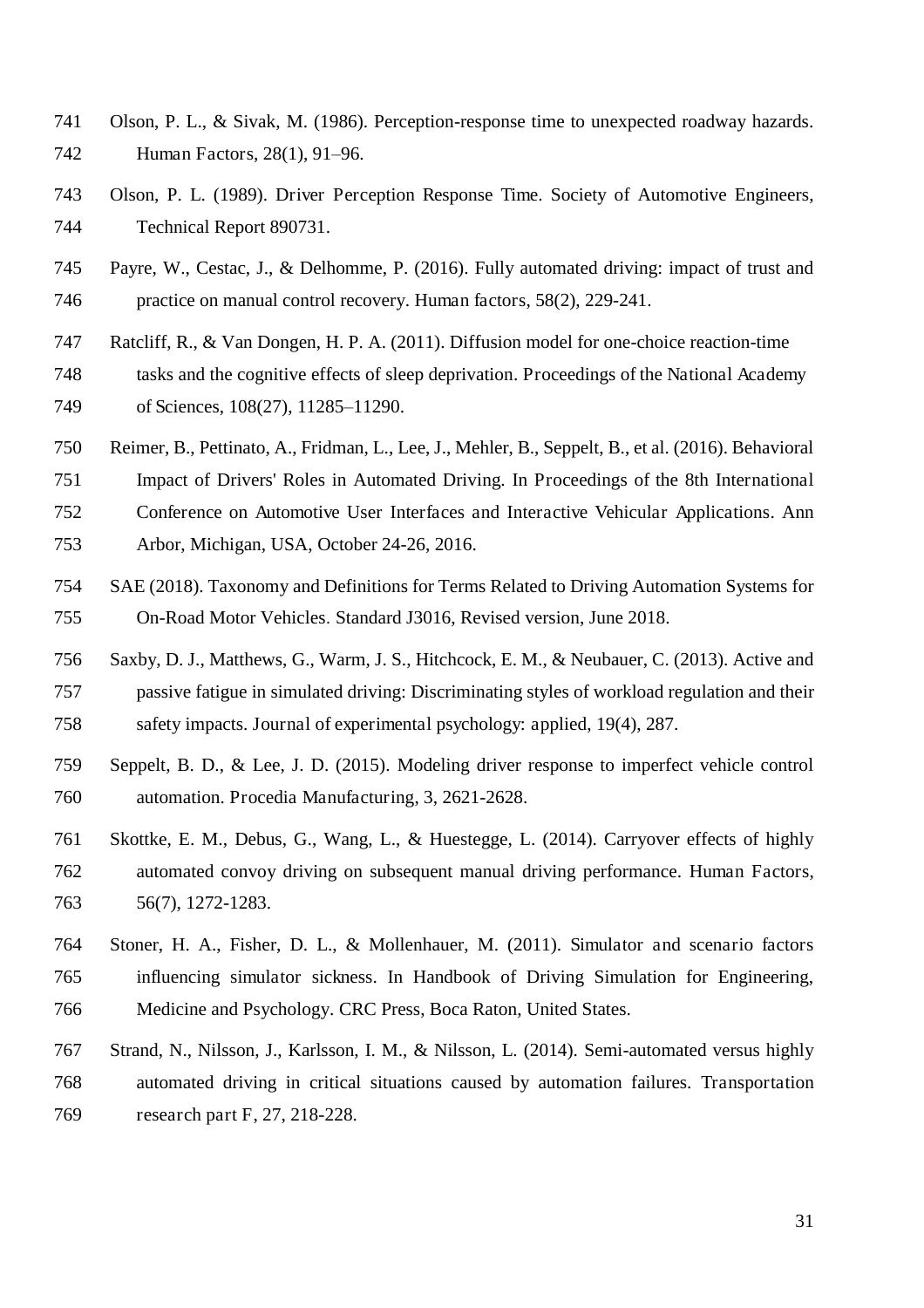- 770 Svärd, M., Markkula, G., Engström, J., Granum, F., & Bärgman, J. (2017). A quantitative driver 771 model of pre-crash brake onset and control. In Proceedings of the 61st Human Factors and 772 Ergonomics Society Annual Meeting. Austin, Texas, US, October 9-13, 2017.
- 773 Treat et al. (1979). Tri-level study of the causes of traffic accidents. executive summary. No. 774 DOTHS034353579TAC Final Report.
- 775 Venkatraman, V., Lee, J. D., & Schwarz, C. W. (2016). Steer or brake? Modeling drivers' 776 collision-Avoidance behavior by using perceptual cues. Transportation Research Record, 777 2602, 97-103.
- 778 Victor, T., Bärgman, J., Boda, C. N., Dozza, M., Engström, J., Flannagan, C., Lee, J. D., & 779 Markkula, G., (2015). Analysis of Naturalistic Driving Study Data: Safer Glances, Driver 780 Inattention, and Crash Risk. SHRP 2 Report S2-S08A-RW.
- 781 Victor, T., Rothoff, M., Coelingh, E., Ödblom, A., & Burgdorf, K. (2017). When autonomous 782 vehicles are introduced on a larger scale in the road transport system: the Drive Me project. 783 In Automated Driving (pp. 541-546). Springer International Publishing.
- 784 Victor, T. W., Tivesten, E., Gustavsson, P., Johansson, J., Sangberg, F., & Ljung Aust, M. 785 (2018). Automation expectation mismatch: incorrect prediction despite eyes on threat and 786 hands on wheel. Human factors, 60(8), 1095-1116.
- 787 Xue, Q., Markkula, G., Yan, X., & Merat, N. (2018). Using perceptual cues for brake response 788 to a lead vehicle: Comparing threshold and accumulator models of visual looming. Accident 789 Analysis & Prevention, 118, 114-124.
- 790 Young, M.S., & Stanton, N.A. (2007). Back to the future: Brake reaction times for manual and 791 automated vehicles. Ergonomics, 50(1), 46-58.
- 792
- 793

## 794 Biographies

795 Giulio Bianchi Piccinini is Assistant Professor at the Department of Mechanics and Maritime 796 Sciences of Chalmers University of Technology. He obtained his Ph.D. in Transport Systems 797 from the University of Porto in 2014 and he is currently working on crash causation 798 mechanisms, driver modelling and interaction between drivers and cyclists.